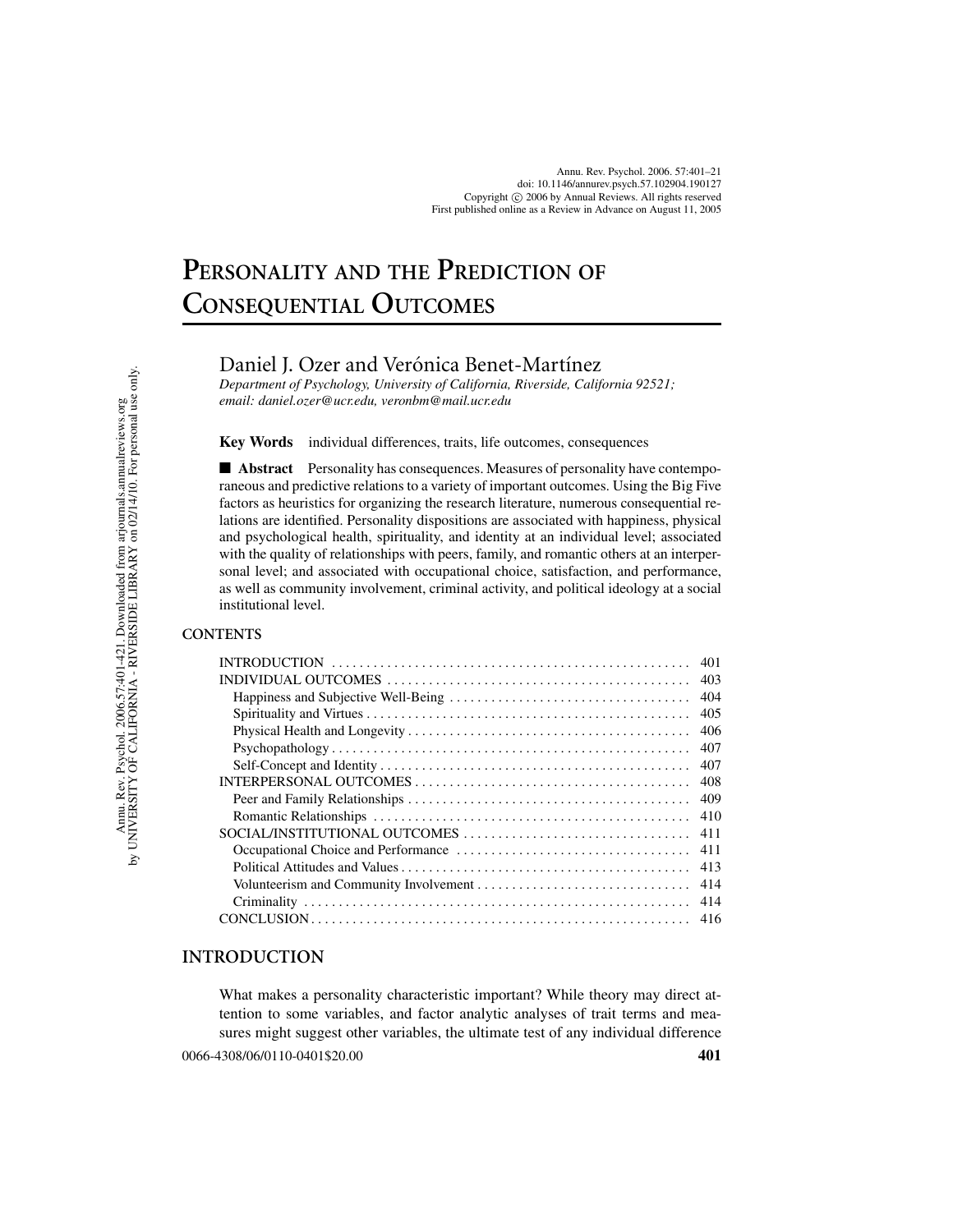personality characteristic is its implicative meaning. Does the construct help us understand what people want, say, do, feel, or believe? Although personality characteristics have the capacity to predict individual differences in behavior within circumscribed laboratory contexts, such results are largely of theoretical interest unless the specific situation is one of compelling importance. But certain life outcomes and events are widely recognized as important—important for individuals and important for the society in which they live. Successful prediction of such consequential outcomes is a demonstration of the practical importance of personality that demands attention, and any successful theory of personality must account for those personality differences that have consequential implications.

Recent emphases in personality research have included personality structure, personality process, and personality stability and change (see, for example Caspi et al. 2005, Cervone 2005). Each of these topics has been a core concern of personality psychology throughout its history. But these topics do not directly address what we understand to be the source of abiding interest in individual differences in character and temperament since antiquity. Personality matters, not just in ways that interest the differential psychologist or those attached to a "romantic" conception of human nature (Hofstee & Ten Berge 2004), but also in ways that matter to most people and policy makers.

There is not and probably never will be some final list of important life outcomes. There will always be disagreement about what makes an outcome consequential or important, and such disagreement will not be resolved by new data or advances in theory. Beliefs about what are important life outcomes are not simply value-laden, but are constitutive of values. So we make no claim that all of the outcomes we examine will be regarded as universally important, or that we have included all of the important outcomes that might be nominated. Rather, we suggest that most of our readers will find most of the outcomes we discuss to be of consequence in their own lives. We assert, without providing evidence, that most people care about their own health and well being, care about their marital relationships, and care about success and satisfaction in their career. These may not be outcomes understood as universally important across time and culture, but neither are they concerns unique to our own venue of southern California at the start of the twenty-first century.

What personality characteristics might be used to forecast consequential life outcomes, and what characteristics might best serve to enable a useful summary of the current literature? Personality psychology is now in the fortunate position to offer the same answer to both questions: The broad superordinate dimensions (extraversion, agreeableness, conscientiousness, neuroticism, and openness or intellect) of the Five Factor Model of Personality (John & Srivastava 1999) are now widely used in the personality and prediction literature, and studies that utilize different dimensions often reference these dimensions of the Big Five model. Of the many different kinds of units used in personality psychology (Hooker & McAdams 2003), trait dimensions, by virtue of their context independence and noncontingent nature, should be most useful for predicting the multiply determined outcomes that arise from the natural aggregation of acts and events as they occur through time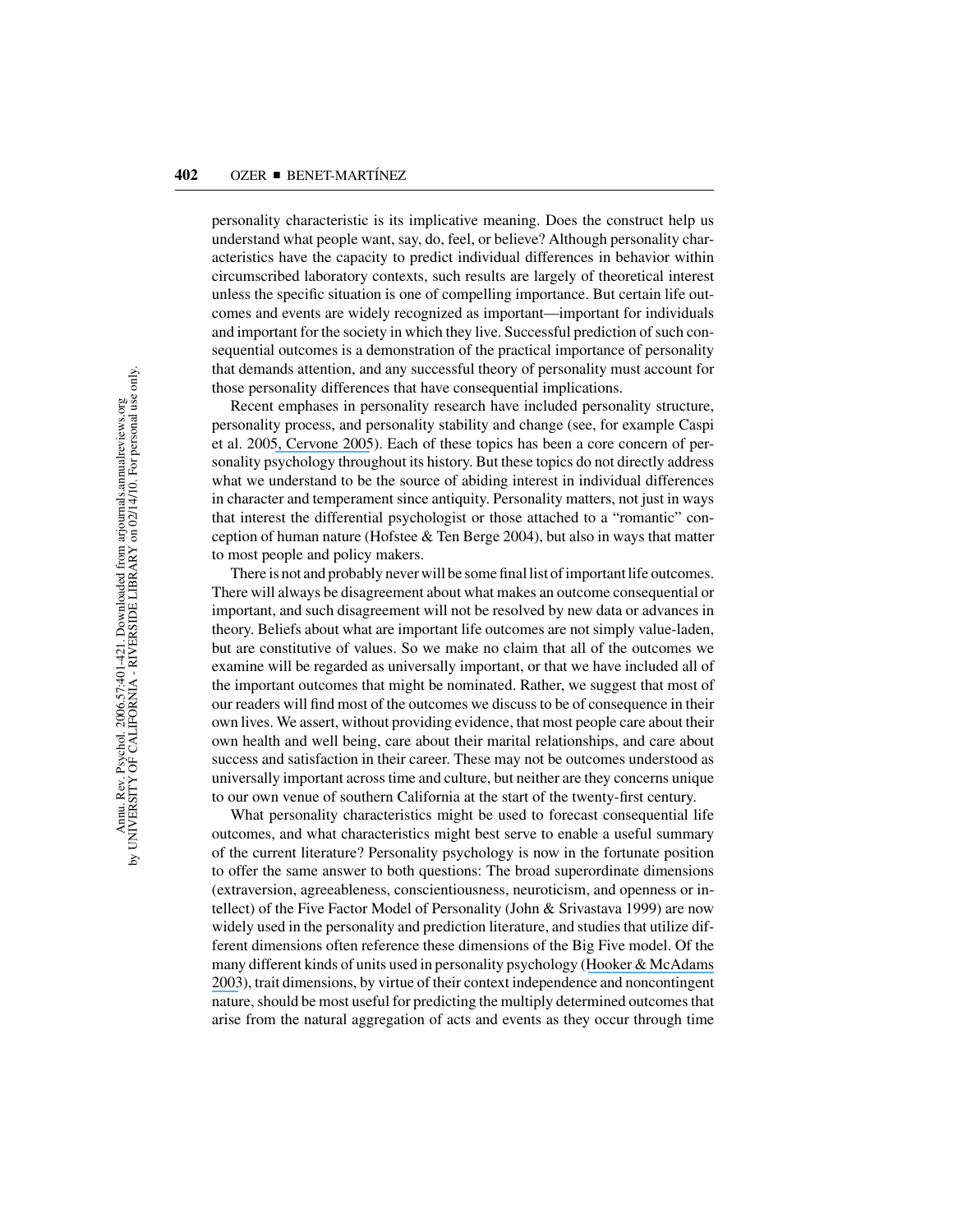and across situations. More contingent and context-specific units may well be required to understand the mechanisms by which traits and outcomes are related; but that is not the present task. Alternatively, there is much to be said for the use of narrow traits and more focused predictor variables (Paunonen et al. 2003). From the perspective of maximizing accuracy in prediction, using multiple, narrow trait measures is likely to be more effective than using fewer broader measures. But there is no consensus about what might constitute even the beginning of a comprehensive list of narrow traits. Ideally, prediction would utilize a consistent set of broad superordinate dimensions (like the Big Five) plus whatever narrow predictors provided incremental validity for specific outcomes. Identifying narrow predictors for specific outcomes with incremental validity above the Big Five as a criterion is a research endeavor only now really getting underway. There is yet another reason to focus on the prediction of outcomes from the Big Five: Further refinement of these factors might best be pursued by attending to the structure of the external correlates of the factors (as Gangestad & Snyder 2000 show for the case of self-monitoring) rather than solely on the structure of the factor indicators.

In our review of the literature, we characterize three different types of outcomes: Individual, interpersonal, and social/institutional. By individual outcomes, we mean those outcomes that can be manifested by an individual outside of a social context, in contrast to interpersonal outcomes that inherently involve other individuals. Moreover, this involvement is personal in a sense: It generally matters who the other is. By social/institutional outcomes, we mean more impersonal, organizational, and sometimes, societal-level processes involving interactions with more generalized others. These distinctions are as much a convenience for organizing a vast literature as they are a claim about the structure of consequential life outcomes.

## **INDIVIDUAL OUTCOMES**

By individual outcomes, we mean those that do not inherently depend upon a social process in order to define or give meaning to the outcome variable. Physical health and psychopathology are routinely understood as individual outcomes, while the inclusion here of happiness, spirituality, and virtue reflects the growing influence of positive psychology. Although these variables might be understood as features of personality rather than outcomes influenced by personality, we would argue that conscientiousness (to choose the most difficult trait for our view) as a virtue and conscientiousness as a trait are not quite the same things, though they clearly are related. Someone might be conscientious (in the trait sense) for purely instrumental purposes, and this would not constitute a virtue under at least some conceptions of that term.

Identity and self-concept, understood as outcomes, provide the greatest challenge to this kind of organizational scheme. The role of the individual, important others, and the larger social environment most certainly play a part in the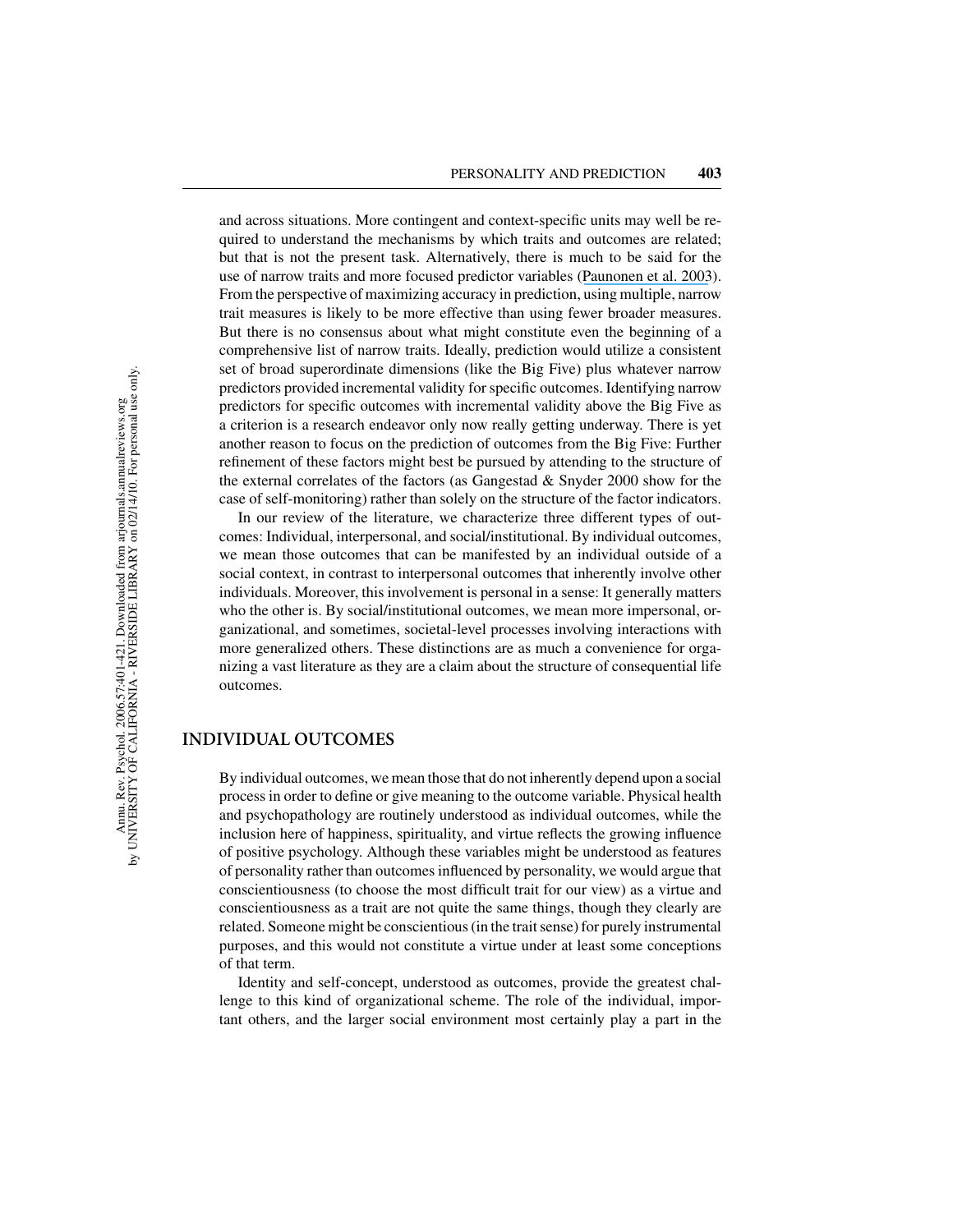development of self and identity; but ultimately, we believe that individuals experience aspects of their identity as a part of themselves, and so we include identity as an individual outcome.

## **Happiness and Subjective Well-Being**

Few topics have attracted as much recent attention in personality psychology as the study of subjective well-being (SWB), persons' evaluations of their own lives (Diener et al. 1999). SWB includes both a cognitive component, such as a judgment of one's life satisfaction (Diener et al. 1985), and an affective component that includes the experience of positive and absence of negative emotions (Larsen 2000). Two robust conclusions from studies in this area are that personality dispositions are strong predictors of most components of SWB (see Diener & Lucas 1999 for a review), and demographic and contextual factors, including age, sex, marital status, employment, social class, and culture, are only weakly to moderately related to SWB (Diener et al. 1999, Ryan & Deci 2001).

Studies trying to unpack the link between personality dispositions and SWB mainly point to the relations between certain largely genetic, affective/cognitive traits related to neuroticism and extraversion (e.g., positive and negative affect, optimism, self-esteem) and the way individuals appraise and react to environmental rewards and punishments (DeNeve & Cooper 1998). Specifically, individuals high in extraversion and low in neuroticism tend to see events and situations in a more positive light, are less responsive to negative feedback, and tend to discount opportunities that are not available to them. Individual differences in conscientiousness, agreeableness, and openness to experience are less strongly and consistently associated with SWB, mostly because these traits sources reside in "rewards in the environment" (Diener & Lucas 1999). In summary, SWB is strongly predicted by personality traits that are largely a function of temperament (i.e., extraversion and neuroticism) and moderately predicted by personality dispositions significantly driven by environmental influences (conscientiousness, agreeableness, and openness to experience).

Recent cross-cultural studies of SWB (Benet-Martínez & Karakitapoglu-Aygün 2003, Kwan et al. 1997, Schimmack et al. 2002) shed light on some possible moderator and mediator variables in the relation between personality factors and SWB. First, the links between both extraversion and neuroticism and SWB are moderated by culture. In individualist societies like the United States, where pleasure and positive mood are highly emphasized and valued, hedonic balance (i.e., the ratio of positive to negative affect) is a particularly strong predictor of SWB (Schimmack et al. 2002). Secondly, across cultures, the links between the Big Five and SWB are largely mediated by intra- and interpersonal esteem evaluations. Specifically, selfesteem appears to be a powerful mediator of the influence of extraversion, neuroticism, and conscientiousness on SWB, whereas relational esteem (i.e., satisfaction with relationships with family and friends) mediates the influence of agreeableness and extraversion on SWB (Benet-Martínez & Karakitapoglu-Aygün 2003, Kwan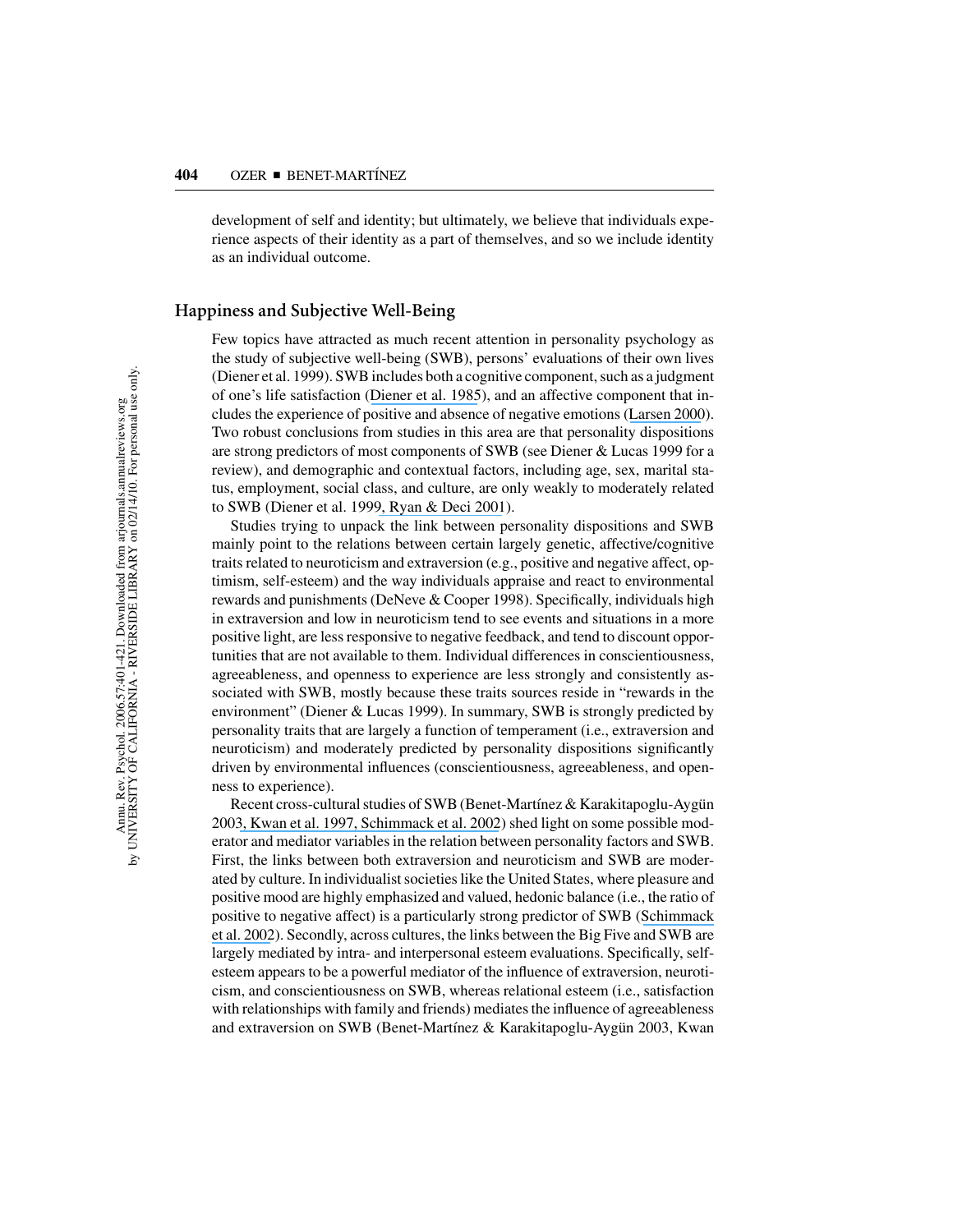et al. 1997). Although the relative weights of self-esteem and relationship harmony in predicting SWB vary across cultures (e.g., self-esteem is a uniquely important predictor in Western cultures), the weights of each of the Big Five dimensions on self-esteem and relationship harmony seem to be cross-culturally equivalent (Benet-Martínez & Karakitapoglu-Aygün 2003, Kwan et al. 1997).

#### **Spirituality and Virtues**

There is very little research directly investigating the relation between personality dispositions and variables referring to religious or spiritual concerns. This lack of attention to spiritual matters in personality psychology is puzzling for two reasons, as described by Emmons (1999): First, personality psychologists such as Allport and Murphy were among the first to study religion and spirituality from a psychological perspective. Despite this early interest in spirituality, the topic fell out of favor in the 1960s and 1970s, as various controversies flourished. Second, personality psychology's neglect of spirituality has occurred in the context of a discipline centrally concerned with understanding the whole person, a concern that undoubtedly involves understanding what is meaningful to the person and how this meaning is experienced as bringing growth and transcendence to one's life. Emmons (1999) argues that spiritual and religious goals and practices are not only a distinctive element of a person's beliefs and behaviors; for many, religious beliefs and practices may be a central theme of their identity.

Piedmont (1999, 2004) developed a measure of spiritual transcendence, with universality, connectedness, and prayer fulfillment subscales, that is unrelated to the traits of the Five Factor Model and has incremental validity in predicting posttreatment symptoms and coping resources in an outpatient substance abuse sample. MacDonald (2000) also explored the links between basic personality traits and spiritual concerns and behaviors. Five distinct components are identified and described by MacDonald: cognitive orientation (perceptions and attitudes regarding spirituality), experiential/phenomenological (mystical, transcendental, and transpersonal experiences), existential well-being (a sense of meaning, purpose, and resilience regarding one's existence), paranormal beliefs (including ESP and other paranormal phenomena), and religiousness (religious practices). These five components are differentially related to the Big Five personality constructs but are not subsumed by them. In particular, the religiousness and cognitive orientation components were most notably predicted by agreeableness and conscientiousness. Not surprisingly, the experiential/phenomenological and paranormal components were predicted by openness, while existential well-being was strongly predicted by extraversion and low neuroticism.

Recent theoretical work on the classification and delineation of core character strengths and virtues—which can be grouped in terms of their relevance to wisdom, courage, humanity, justice, temperance, and transcendence (Peterson & Seligman 2002)—convincingly relates most of these attributes to different sets of personality dispositions. Clearly, certain traits facilitate or impede the development of specific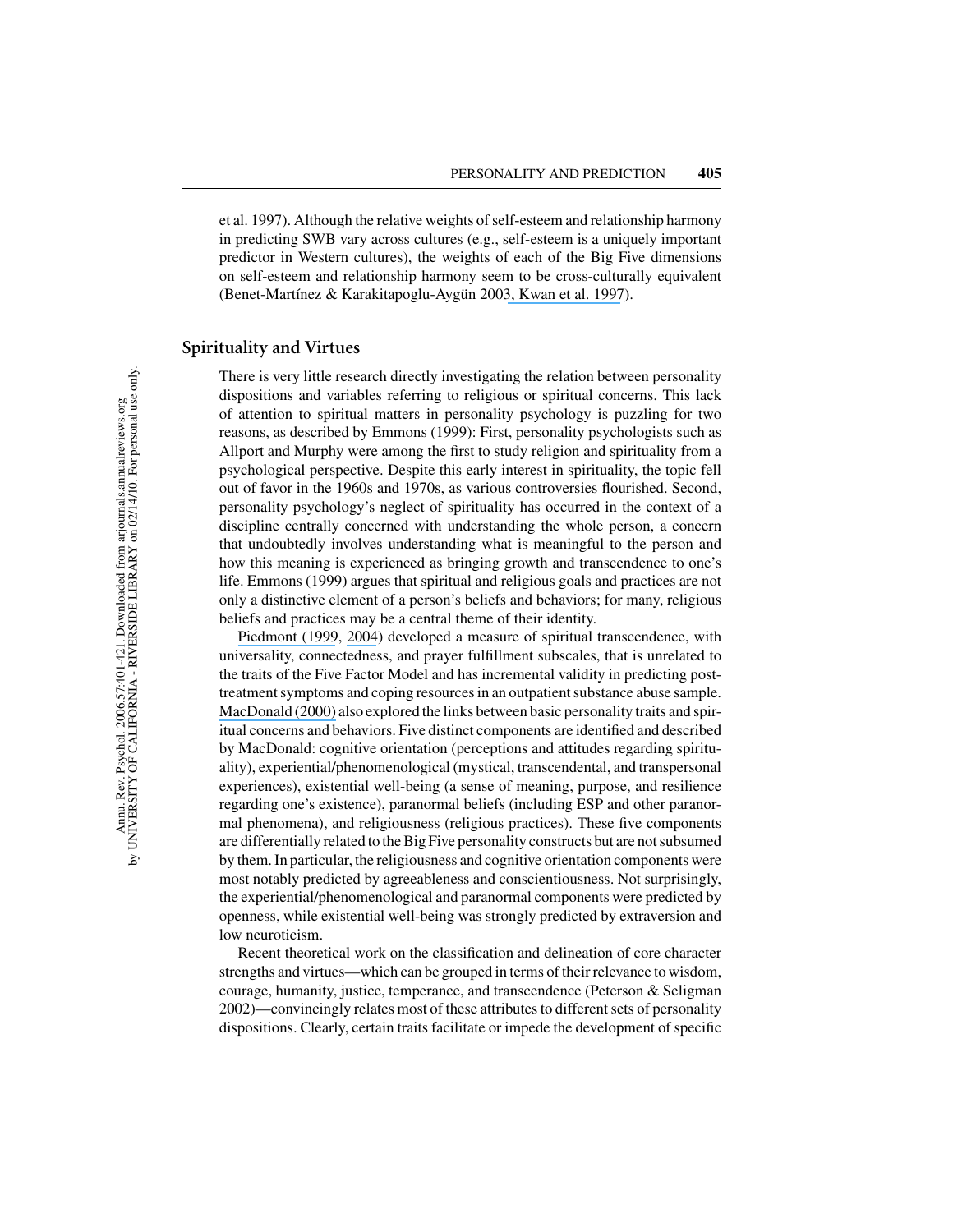strengths and virtues (e.g., agreeableness facilitates compassion, conscientiousness facilitates perseverance, openness fosters creativity), while at the same time the cultivation of these virtues consolidates the very same personality dispositions from which these virtues sprang. Although most of the aforementioned personalityvirtue links have yet to be examined empirically, the following virtues have been shown to have clear associations with personality: gratitude (extraversion and agreeableness; McCullough et al. 2002), forgiveness (agreeableness and openness; Thompson et al. 2005), inspiration (extraversion and openness; Thrash & Elliot 2004), and humor (low neuroticism and agreeableness; Cann & Calhoun 2001).

## **Physical Health and Longevity**

Personality traits have a stable and cumulative effect on both the health and length of individuals' lives (Caspi et al. 2005). With regard to longevity, studies show that positive emotionality (extraversion) and conscientiousness predict longer lives (Danner et al. 2001, Friedman et al. 1995), and hostility (low agreeableness) predicts poorer physical health (e.g., cardiovascular illness) and earlier mortality (Miller et al. 1996). The relation between neuroticism and health and longevity is more complex, given that some studies support an association between neuroticism and increased risk of actual disease, whereas others show links with illness behavior only (Smith & Spiro 2002). The link between personality and health may reflect three different though overlapping processes (Contrada et al. 1999). First, personality traits are associated with factors that cause disease. The hostility component of low agreeableness (i.e., anger, cynicism, and mistrust) is associated with sympathetic nervous system activation that is in turn associated with coronary artery disease (Smith & Spiro 2002). Whether personality has a causal role or whether the association is spurious remains unclear (Caspi et al. 2005). Second, personality may lead to behaviors that protect or diminish health. Extraversion is associated with more numerous social relationships and greater social support, both of which are positively correlated with health outcomes (Berkman et al. 2000). Various unhealthy habits and behaviors including smoking, improper diet, and lack of exercise are negatively correlated to conscientiousness (Bogg & Roberts 2004, Hampson et al. 2000). Last, personality traits are related to the successful implementation of health-related coping behaviors (David & Suls 1999, Scheier & Carver 1993) and adherence to treatment regimens (Kenford et al. 2002). The increasing evidence for these three personality-health processes is clarifying the particular health outcomes associated with particular traits (Caspi et al. 2005): Agreeableness (e.g., hostility) seems to be most directly associated with the disease processes, conscientiousness (e.g., low impulse control) is clearly implicated in health-risk behaviors, and neuroticism (e.g., vulnerability and rumination) seems to contribute to disease by shaping reactions to illness.

Finally, in contrast with the more traditional medical approach to personality and health, which tends to focus on "negative" traits such as anxiety, hostility, and impulsivity, positive psychology research informs us about personality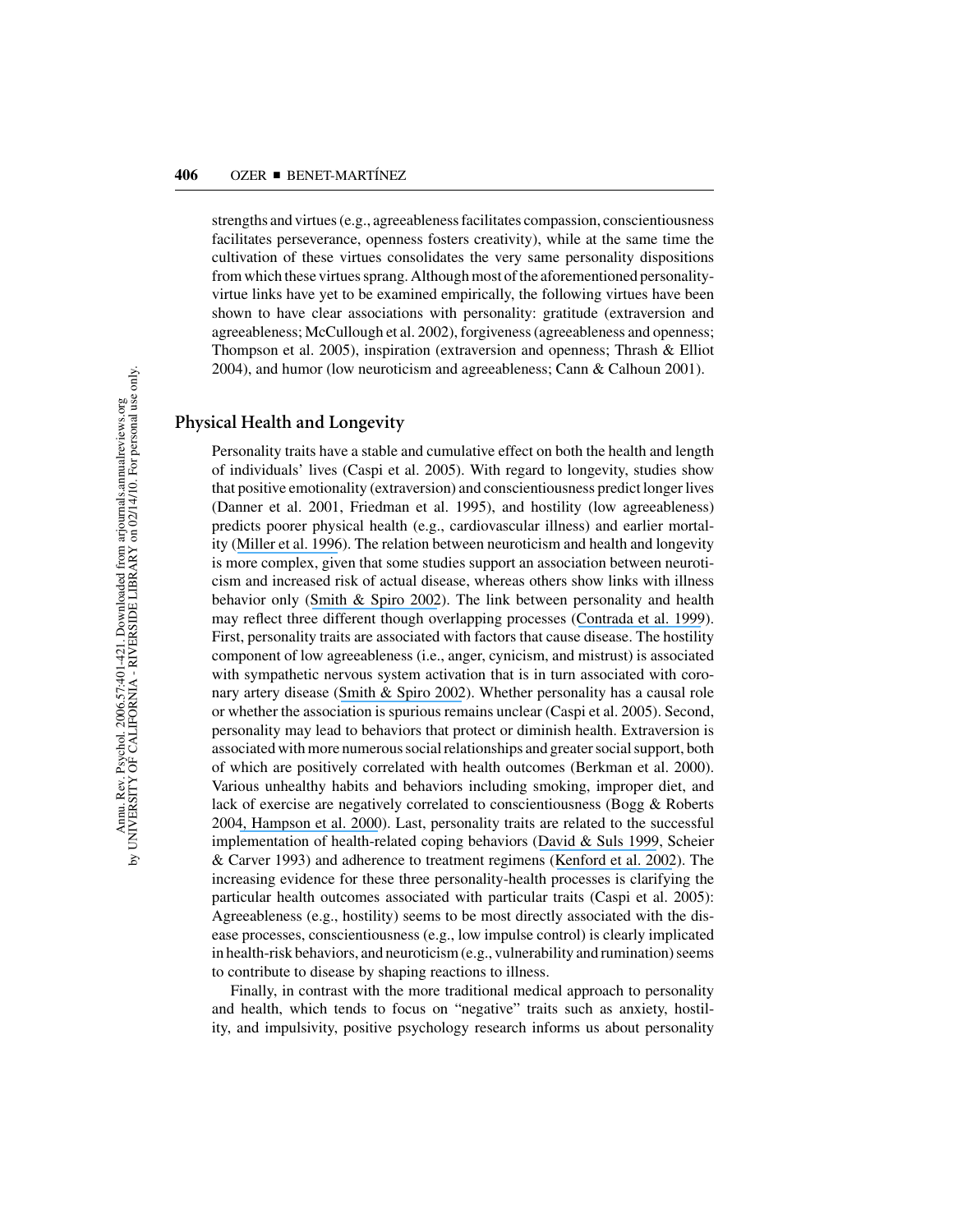traits that define resiliency (e.g., optimism, self-esteem, creativity), predict health, and represent important resources for the individual and society **(**Seligman & Csikszentmihalyi 2000). There is growing evidence that the positive emotions and dispositions subsumed by the extraversion dimension lead to improved coping and the development of psychological skills and resources (Fredrickson & Joiner 2002).

## **Psychopathology**

The previously described links between personality and SWB are not sufficient for understanding the relation between personality and psychopathology (e.g., personality disorders, clinical depression, and schizophrenia). This is so because SWB is not synonymous with mental or psychological health (Diener et al. 1999). Some delusional individuals may feel happy and satisfied with their lives, and yet we would not say that they possess mental health.

Recent research demonstrates strong links between the personality dispositions and both Axis I and II psychological disorders. Specifically, substance abuse disorders are largely predicted by higher openness and lower conscientiousness (Trull & Sher 1994). Anxiety disorders are primarily predicted by higher neuroticism, and depression is mostly linked to neuroticism and low extraversion (Trull & Sher 1994). Associations between personality traits and Axis II disorders are even more evident given the growing prevalence of dimensional conceptualizations of personality disorders. Dimensional models of personality disorders suggest that they may be understood as extreme expressions of personality traits (Trull & Durrett 2005). It is apparent that personality disorders have substantial associations with the five factors; neuroticism has the strongest relationship with personality disorders, whereas openness to experience has only a modest relationship.

## **Self-Concept and Identity**

While many psychologists would understand self-concept and identity to be an integral part of personality, how one characterizes oneself, the groups one belongs to, and the goals and values one possesses may be understood as outcomes as well. The structure of social and personal identifications, goals, and priorities that constitute self and identity (Marcia 1980) may be understood not only as a function of life experience and cultural context, but also as a domain where personality dispositions play a part. How do personality traits influence self-concept and identity? Work in this area shows that personality traits affect the formation of identity, while at the same time identity both directs and becomes a part of personality through exploration and commitment processes in identity development (Helson & Srivastava 2001). Clancy & Dollinger (1993) have shown robust relations between personality traits and Marcia's (1980) four categories of identity development (achieved, moratorium, diffuse, and foreclosed). Specifically, foreclosure is predicted by low levels of openness to experience; identity achievement is predicted by low neuroticism, conscientiousness, and extraversion. Both moratorium and diffusion stages involve neuroticism. Additionally, diffusion is inversely related to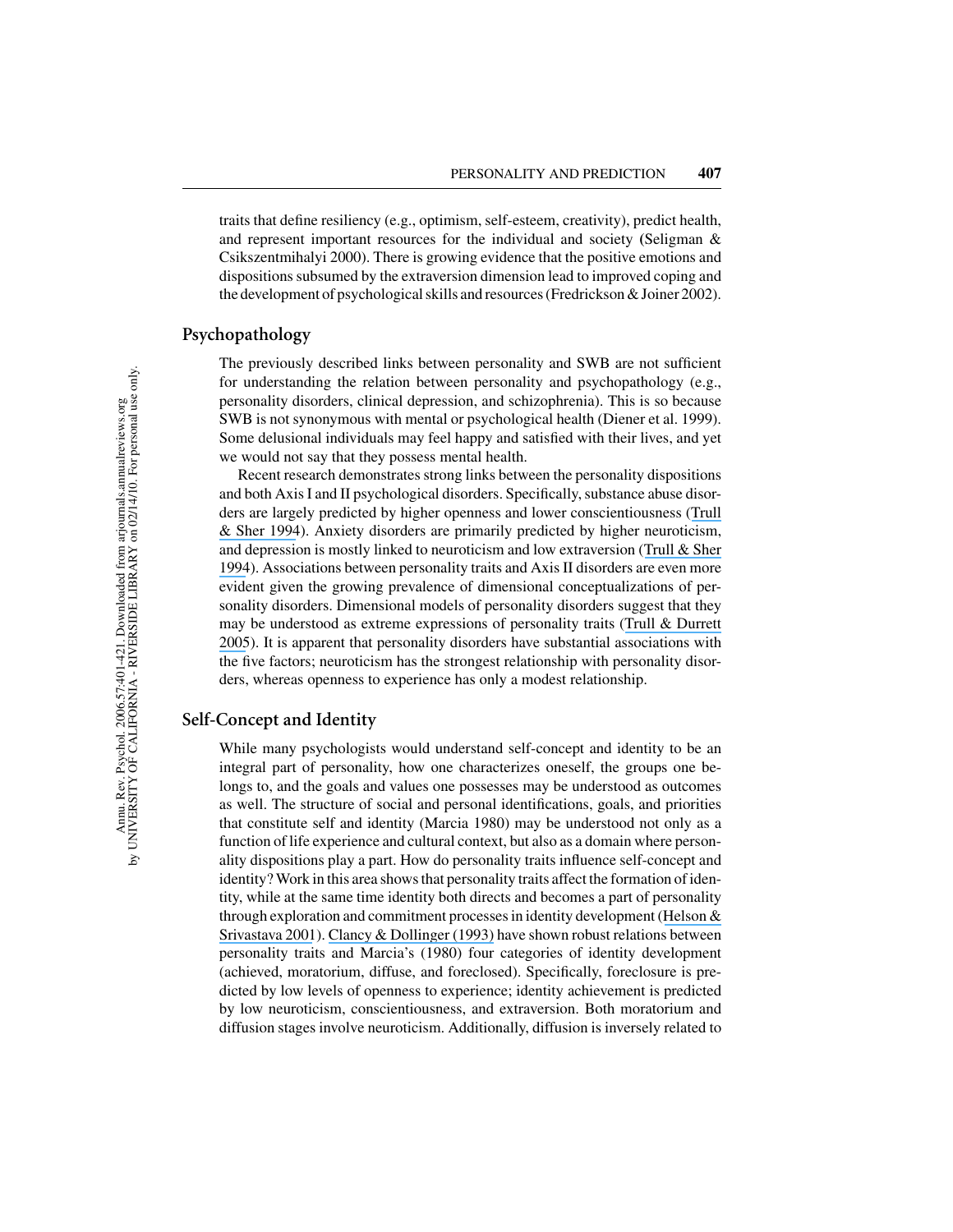agreeableness. Openness to experience may be the most important personality trait in terms of impact on identity development (Duriez et al. 2004, Helson & Srivastava 2001).

Furthering this typological approach to identity, recent longitudinal studies have explored the interactive roles of personality and identity over the life span, while focusing on more complex identity constructs such as identity consolidation (development of a coherent, grounded, and positive identity; Pals 1999) and identity integration (Helson & Srivastava 2001). This work shows that identity consolidation is predicted by an early configuration of personality traits related to openness to experience (desire for exploration and stimulation), low neuroticism (low rumination), and conscientiousness (ambition). This pattern of personality traits leads to an organized and committed yet flexible exploration of identity, which in turn predicts well-being. These identity choices lead to particular personal and professional choices that consolidate earlier personality traits (Helson & Srivastava 2001, Pals 1999). The influence of personality traits is seen both at the level of narrower, cognitive, identity-relevant processes such as identity language (Pennebaker & King 1999), autobiographical memories (Thorne & Klohnen 1993), and self-concept clarity (Campbell et al. 1996), as well as at the broad level of life story narratives (McAdams 2001).

Personality dispositions also influence more contextualized types of identities, such as cultural identity. For example, among immigrants, ethnic cultural identity is mainly predicted by conscientiousness and agreeableness (i.e., warmth and commitment towards one's culture of origin), whereas identification with the dominant host culture is largely predicted by openness and extraversion (Benet-Martínez & Haritatos 2005, Ryder et al. 2000). Further, supporting other studies on identity consolidation, openness to experience and low neuroticism predict the degree to which an individual's ethnic and mainstream identities are well integrated within a coherent sense of self (Benet-Martínez & Haritatos 2005).

#### **INTERPERSONAL OUTCOMES**

One of the most important tasks faced by individuals is the establishment and maintenance of successful relationships with friends and peers, family members, and romantic partners. Relationships do have emergent properties, but the nature and quality of the relationship nonetheless is partially shaped by the dispositions and skills of the individuals involved. The length and quality of most relationships is predicted by socioemotional competence (or socioemotional intelligence), a broad cognitive, affective, and behavioral construct typically operationalized in terms of social skills (e.g., ability to engage and effectively maintain social interaction), emotional skills (expression, empathy, regulation), popularity, and relationship satisfaction (Bost et al. 1998, Cantor & Kilstrom 1987).

Although socioemotional competence involves personality characteristics related to all the Big Five domains (Sjöberg 2001, van der Zee et al. 2002, Vollrath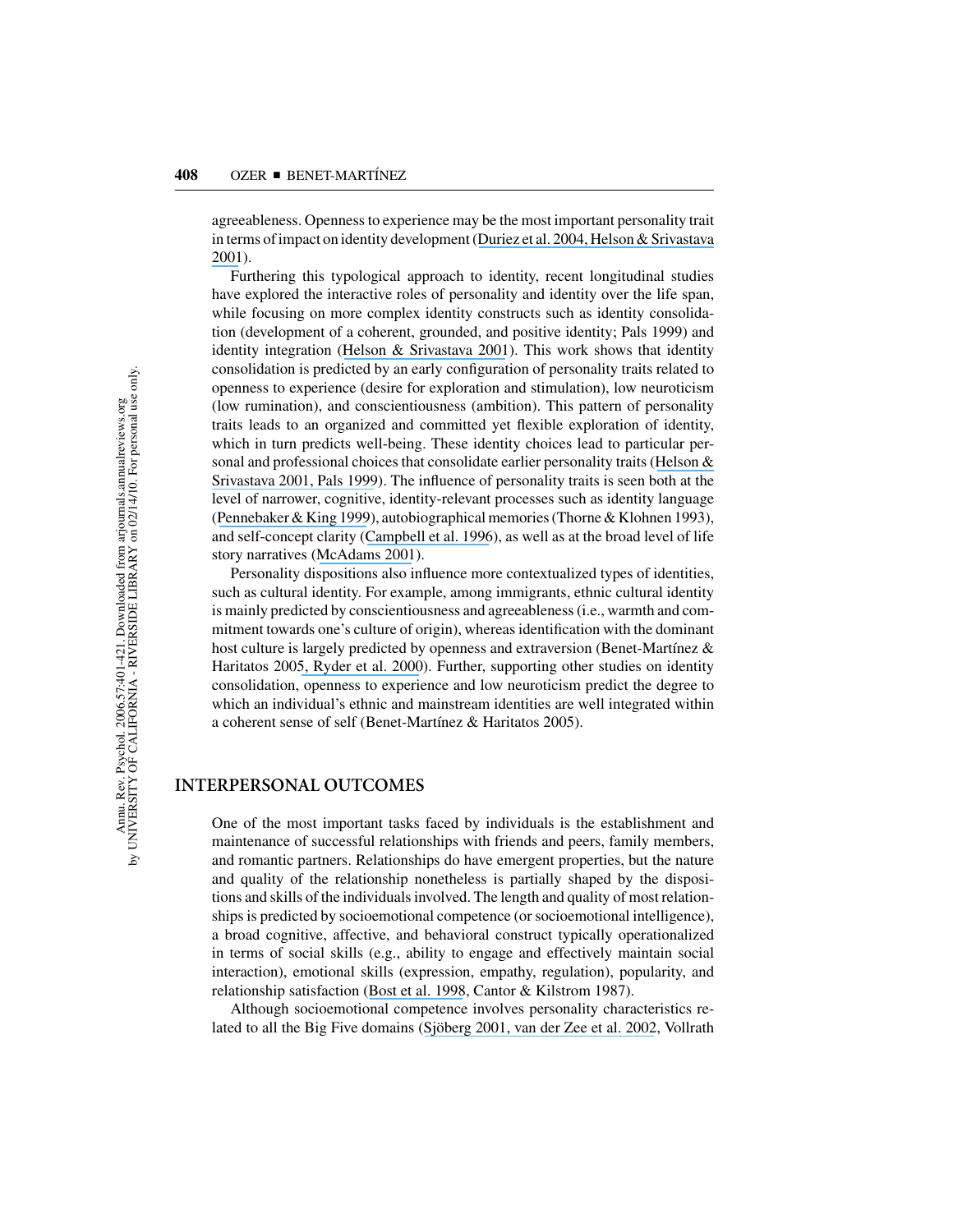et al. 2004), the strongest personality links are shown for the components of empathy, which seems to be primarily a combination of extraversion and agreeableness, and emotional regulation, which is best predicted by low neuroticism. The above personality–social behavior links are robust and interesting but too broad for an adequate understanding of the role played by personality in more specific types of relationships, including family, peer, and romantic relationships, as we describe below.

### **Peer and Family Relationships**

Much of the research examining personality and its role in friendships and peer relations has been conducted with children and adolescents. Given how much time children spend at school and playing with friends, understanding how children and adolescents successfully establish and maintain friendships is important for its own sake (i.e., to predict personal and school adjustment) and also because social adjustment in childhood has been shown to be a very strong predictor of the quality of relationships in adulthood (Parker & Asher 1987).

Of all of the Big Five dimensions, agreeableness and extraversion are the best predictors of processes and outcomes related to peer relations in children, such as peer acceptance and friendship (Jensen-Campbell et al. 2002). Specifically, low agreeableness (hostility) and low extraversion (being withdrawn) are associated with rejected peer status (Newcomb et al. 1993). These findings are not surprising given that both agreeableness and extraversion are related to motives and skills necessary to build and maintain satisfying relations with peers. Longitudinal studies of peer relations in children show that the benefits of agreeableness accumulate over time by protecting children from victimization (Jensen-Campbell et al. 2002).

Personality also affects the quality of the relationship young adults have with their parents. These intergenerational relationships are negatively affected by young adults' neuroticism, low conscientiousness, and low extraversion (Belsky et al. 2003). These findings support the notion that the very same life events and experiences that affect intergenerational relationships in young adulthood (e.g., timing of parenthood, when the young adult leaves home, or length of unemployment) could be a function of earlier and concurrent personality traits (Caspi et al. 2005).

Surprisingly few studies have examined the personality predictors of popularity, status, and peer acceptance in adulthood. This is unfortunate since these social outcomes (i.e., amount of respect, influence, and prominence a person enjoys in the eyes of others) presumably influence professional and personal social networks and support. Most of the available evidence points to extraversion (but not agreeableness) as the most important predictor of popularity and status among adults. Paunonen (2003), for instance, finds evidence that extraversion is related to popularity, dating variety, and self-reported attractiveness. The Anderson et al. (2001) study of the links between personality and status also supports extraversion as the main predictor of social acceptance, concurrently and over time, and for both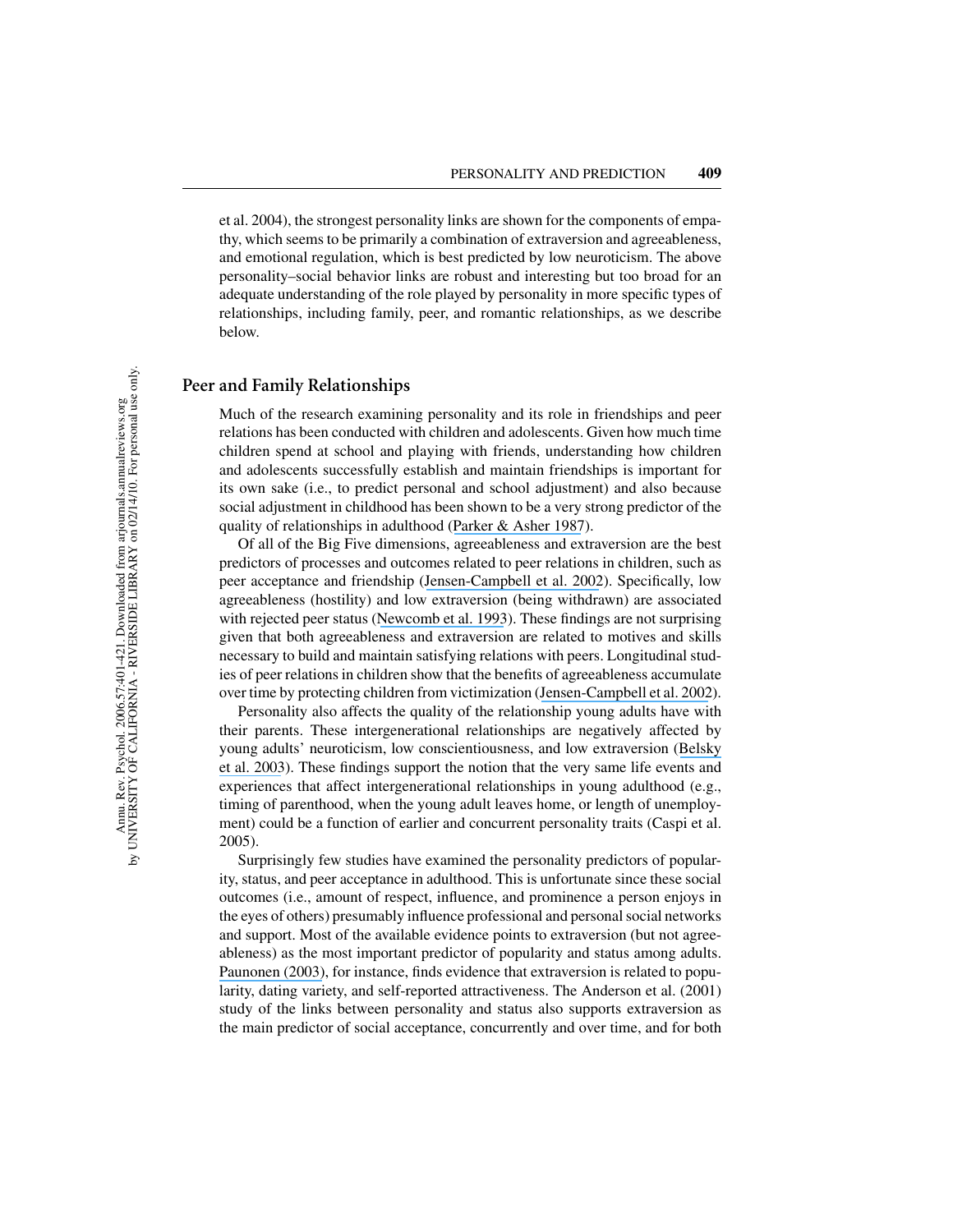sexes. This study is also informative regarding the role (or lack thereof) played by the other Big Five dimensions in adult peer relations: Neuroticism appears to be a (negative) predictor of status among men only, supporting the traditional gender role expectation that men who feel anxious and vulnerable are less deserving of status and respect (Anderson et al. 2001). Agreeableness does not predict status for either women or men, which supports the socioanalytic notion that status (or "getting ahead") may be inimical to "getting along" (Hogan 1983). Status is unrelated to either conscientiousness or openness in informal groups; however, as noted by Anderson et al. (2001), conscientiousness may play a role in more formal organizations and professional groups, where task performance and achievement play a central role.

### **Romantic Relationships**

Some of the richest evidence for the consequentiality of personality dispositions with regard to interpersonal relations stems from longitudinal studies exploring the links between adult personality and romantic relationships. Attaining and maintaining a satisfying romantic relationship is a central feature of most adult lives, and such relationships play a key role in fostering emotional well-being and physical health (Berscheid 1999). Do personality dispositions explain why some individuals are involved in satisfying romantic relationships, whereas others are involved in less satisfying and more distressed relationships?

Neuroticism and low agreeableness consistently emerge as predictors of negative relationship outcomes such as relationship dissatisfaction, conflict, abuse, and ultimately dissolution (Karney & Bradbury 1995). Naturally, the predisposition to easily experience anger and frustration, distress, and anxiety is potentially destructive for relationships (although see Gottman 1994 for a discussion of how interpersonal conflict may not always be detrimental in intimate relationships). Relationship quality is directly affected by neuroticism (Donnellan et al. 2005); this relation between neuroticism and relationship dissatisfaction involves a reciprocal process such that negative emotions increase relationship distress, which in turn accentuates negative emotionality (Robins et al. 2002). These effects seem to be consistent across relationships, as neuroticism and low agreeableness predict dissatisfaction across relationships with different partners (Robins et al. 2002). Longitudinal evidence shows that personality traits predict not only concurrent relationship outcomes, but also future ones (Donnellan et al. 2005).

Recent multimethod research with dyads shows that the link between personality and relationship status and quality is more than an artifact of shared method variance arising from self-report measurement procedures (Donnellan et al. 2004, Watson et al. 2000). Watson et al. (2000) used both self-ratings and partner ratings of personality in both dating and married samples. Positive and negative affect were related to relationship satisfaction in the predicted direction in both samples. Conscientiousness and agreeableness predicted satisfaction in dating couples, whereas extraversion predicted satisfaction in the married couples.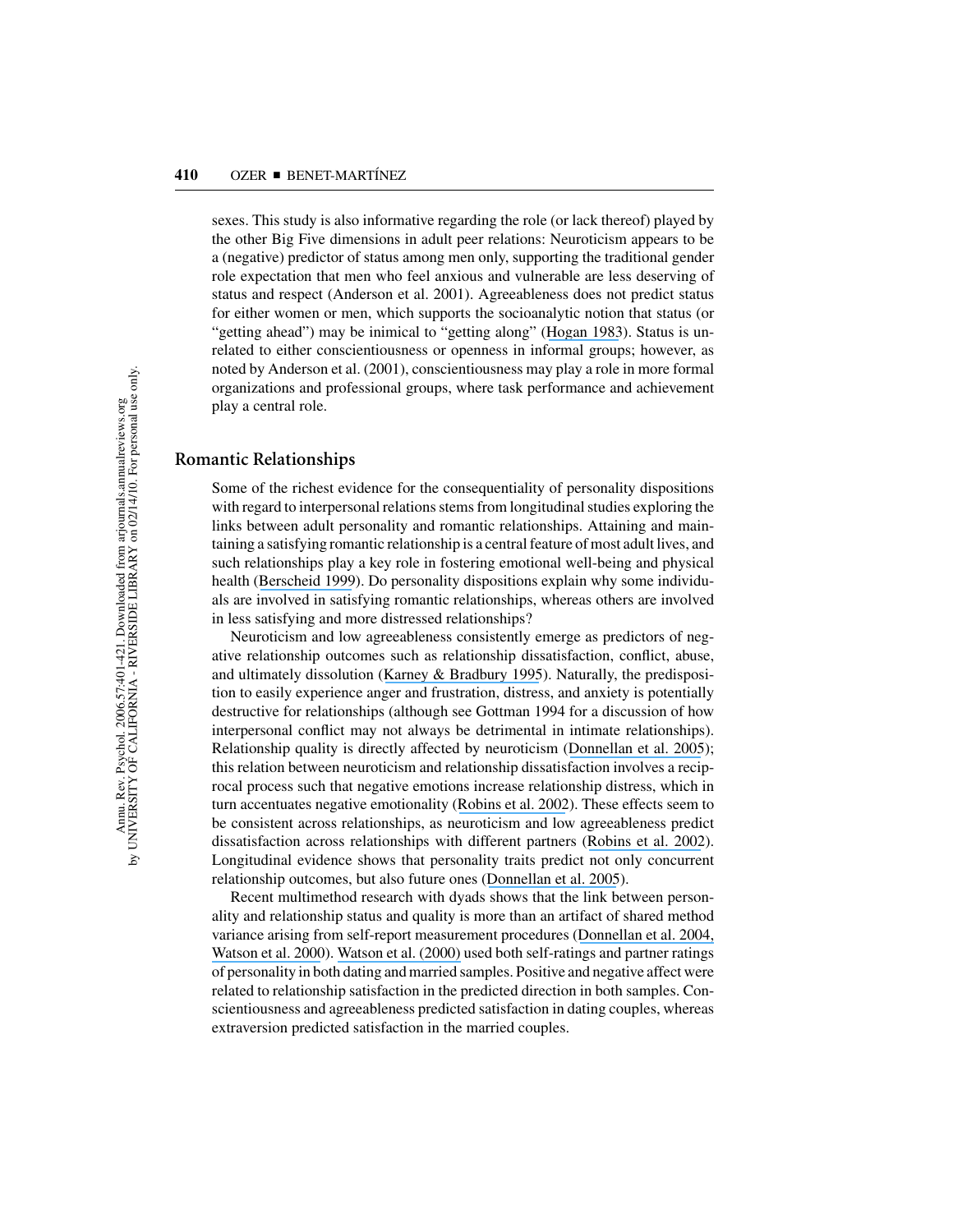In general, there appears to be modest to moderate assortative marriage across a wide range of psychological characteristics (e.g., intellectual abilities, values, political attitudes, and religious beliefs) and sociodemographic variables (e.g., age, education). But recent studies of personality and assortment indicate low levels of partner similarity in personality (Gattis et al. 2004, Luo & Klohnen 2005, Watson et al. 2004). It is not clear whether spouse similarity and relationship satisfaction are related, with some studies suggesting a positive relation (e.g., Luo & Klohnen 2005), whereas others (Gattis et al. 2004) report that personality similarity does not independently predict relationship satisfaction.

Finally, it is important to note that personality dispositions, besides predicting romantic relationship outcomes such as quality, satisfaction, and length, also influence relationship-relevant cognitive-motivational mechanisms such as attitudes, goals, and emotional scripts that people bring to their romantic relationships. Traits from all the Big Five domains have been related to attachment styles (Shaver & Brennan 1992), dating attitudes and behavior (Schmitt 2002), and love styles (Heaven et al. 2004).

## **SOCIAL/INSTITUTIONAL OUTCOMES**

In this section, we examine three outcomes in the world of work and occupation: vocational interests, work satisfaction, and job performance. These three outcomes subsume the basic components of work of interest to psychology: What kind of work is preferred, how well is it performed, and how much satisfaction is attained? There has been a surge of recent interest in the relation between personality and political attitudes and ideology, giving proof to the longevity and fruitfulness of the construct of authoritarianism. Criminality and community involvement are also discussed below, representing the extremes of antisocial and prosocial societal outcomes.

## **Occupational Choice and Performance**

Organizations and institutions require individuals to fill specific roles that require different skills and bestow different rewards. Individuals seek, to varying degrees, roles that provide personal satisfaction and reward. This is most clearly true in the context of individuals' work, occupation, and relation with an employer, but is also true in their relations with their community, though here arrangements may be much less formal.

Two recently completed meta-analyses (Barrick et al. 2003, Larson et al. 2002) examining the relation between personality traits and occupational types concurred in finding that extraversion was related to social and enterprising occupational interests, agreeableness to social interests, and openness to investigative and artistic interests. Neuroticism was not related to any occupational interest. Barrick et al. (2003) (but not Larson et al. 2002) reported conscientiousness to be related to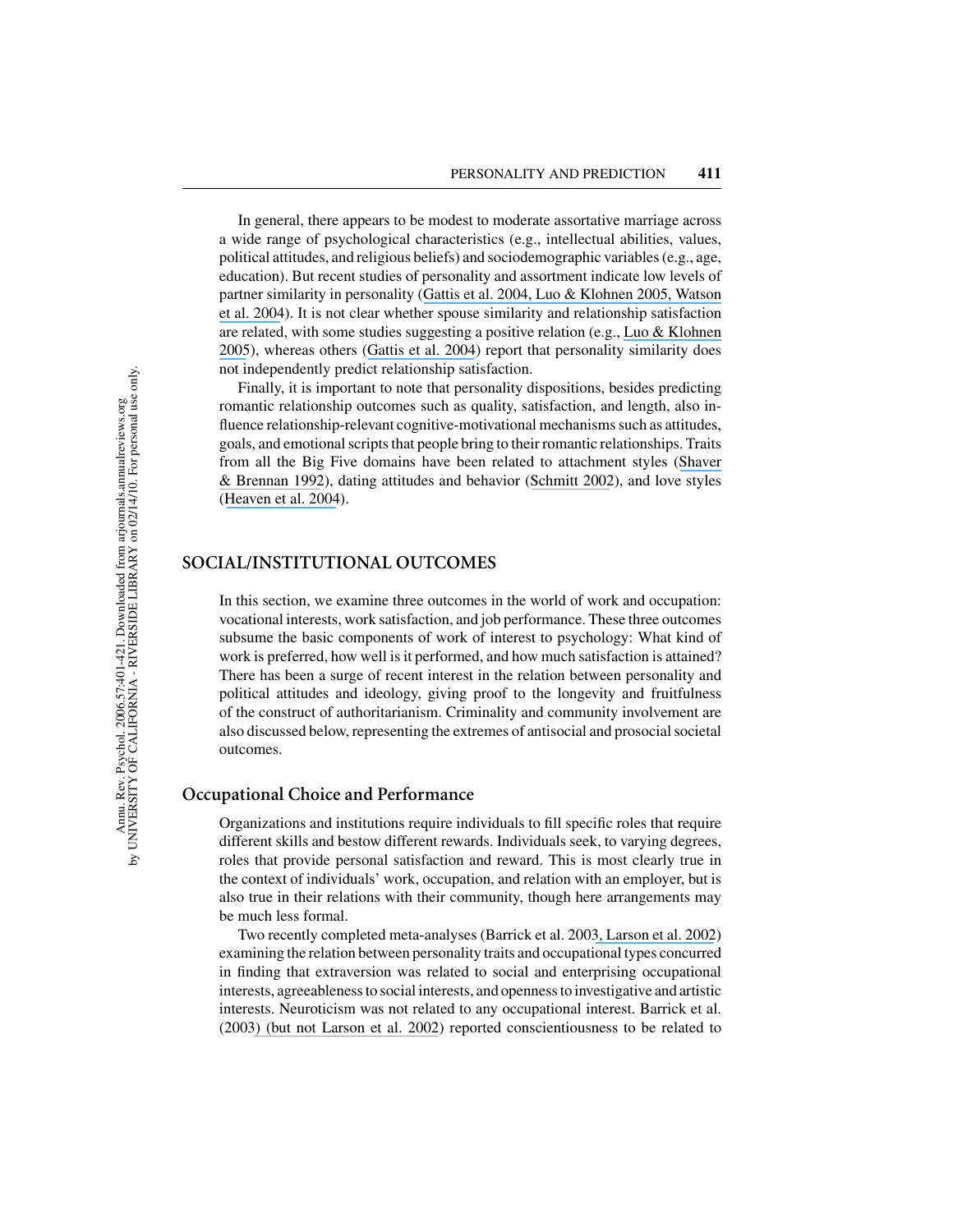conventional interests. Personality traits appear to broadly influence occupational interests and choices.

The meta-analytic finding that conscientiousness predicts job performance reported by Barrick & Mount (1991) was broadly influential. Research examining job and occupational variables began to include personality and especially Big Five measures, and personality researchers began to examine the consequential meaning of the five factors. Barrick et al. (2001) performed a meta-analysis of the meta-analytic studies of the relation between job performance and Big Five personality traits. Conscientiousness predicts performance, assessed in various ways, in all included occupations. Smaller, though nearly as broad, effects were found for extraversion and emotional stability—which seem important for some, though not all, occupational groups—while only weak and narrow effects for agreeableness and openness were identified. So, for example, agreeableness relates to job performance when a teamwork criterion is used. Perhaps the most well known occupation-specific measure of job performance is grade point average for students, and it can hardly be a surprise to find a positive relation between GPA and conscientiousness (Paunonen 2003). Another educational outcome, the number of years of education, is related to intellect, or openness (Goldberg et al. 1998).

Although job performance is inarguably an important outcome from the standpoint of the employer, the employees may be more concerned with their feelings about work and their perceptions of the workplace. The meta-analysis of Thoresen et al. (2003) examined work attitudes and job perceptions and their relation to positive and negative affect. For present purposes, equating these affect variables with extraversion and neuroticism is straightforward because (*a*) studies using measures of extraversion and neuroticism included in the meta-analysis were so coded, and (*b*) a trait-state moderator variable had little effect. The results of Thoresen et al. (2003) show that extraversion and emotional stability are associated with job satisfaction and organizational commitment, and are negatively related to a wish to change jobs and with outcomes associated with burnout. Conscientiousness may best predict how well one does at work, but extraversion and emotional stability are more important for understanding how one feels about work.

Career success may be understood as having both extrinsic (e.g., salary and authority) and intrinsic (satisfaction) components. In longitudinal data, both extrinsic and intrinsic career success were predicted by childhood conscientiousness, openness, and emotional stability. When controlling for other personality variables, agreeableness was negatively related to extrinsic success (Judge et al. 1999).

Roberts et al. (2003) report that personality assessed in late adolescence affects various workplace experiences and outcomes in early adulthood. Emotional stability (negative emotionality) is most strongly related to financial security; agreeableness (positive emotionality-communion) is related to occupational attainment. Resource power and work involvement are predicted by extraversion (positive emotionality-agency).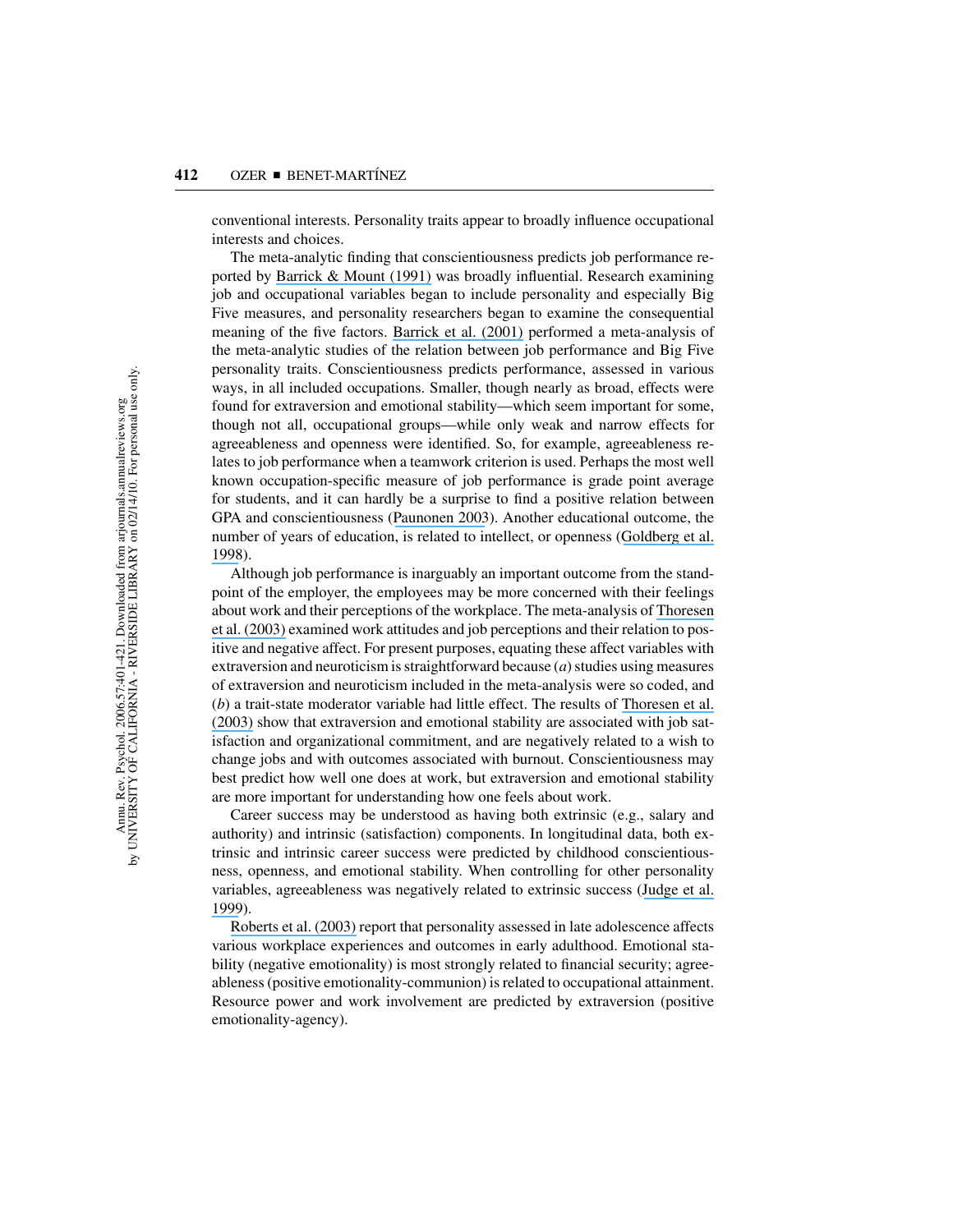#### **Political Attitudes and Values**

Although political attitudes may be most frequently understood as predictor rather than outcome variables, the political attitudes and beliefs of individuals in a democratic society may affect social policies in diverse and consequential ways. Certainly, candidates for public office and those who financially support these candidates appear to believe that political attitudes are important. Since the publication of *The Authoritarian Personality* (Adorno et al. 1950), linkages between personality and political beliefs have been of considerable interest. Saucier's (2000) analysis of the broad domain of social and political attitudes ("isms") suggests that openness is related to the content of social attitudes, with political conservativism and right-wing authoritarianism being negatively related to this personality characteristic. Heaven & Bucci (2001) also report this negative association between openness and right-wing authoritarianism. Van Hiel et al. (2004) report this same negative correlation between openness and conservative political beliefs, as well as smaller relations between these same beliefs and low agreeableness and conscientiousness.

Jost et al. (2003a) integrate personality characteristics within a motivated social cognition approach to understanding political conservativism, and their metaanalysis suggests that death anxiety, dogmatism–intolerance of ambiguity, and the needs for order, structure, and closure are positive correlates of conservativism, whereas negative correlates include openness to experience, uncertainty tolerance, and integrative complexity. These traits, individually and as a set, suggest a susceptibility to a fear of uncertainty that may be assuaged by political conservativism. Greenberg & Jonas (2003) object to the Jost et al. (2003a) claims, posing an alternative conception of conservativism and suggesting that other political points of view may also serve the same psychological function. In their view, the rigidity or fixedness of one's political point of view is independent of the left-versus-right content of political belief. Jost et al. (2003b) respond both by considering the temporal context of political movements and by directly pitting a "rigidity-ofthe-right" hypothesis against the alternative "ideological extremity" hypothesis. The evidence reviewed by Jost et al. (2003a,b) is more consistent with associating conservativism rather than extremity of belief with psychological rigidity, though some studies do suggest that both processes may be involved. One of the next challenges would appear to be to examine extreme liberalism to determine when rigidity does, and does not, come into play.

One might also ask whether specific substantive features of conservative ideology are associated with particular person attributes. Van Hiel & Mervielde (2004) found political conservativism to be negatively related to openness, and their data suggest that this relationship is apparently more a function of cultural than of economic conservative beliefs.

When it comes to candidates and elections, Caprara & Zimbardo (2004) describe a model of the political process that depends directly and considerably on the personalities of voters and their perceptions of candidates' personalities. They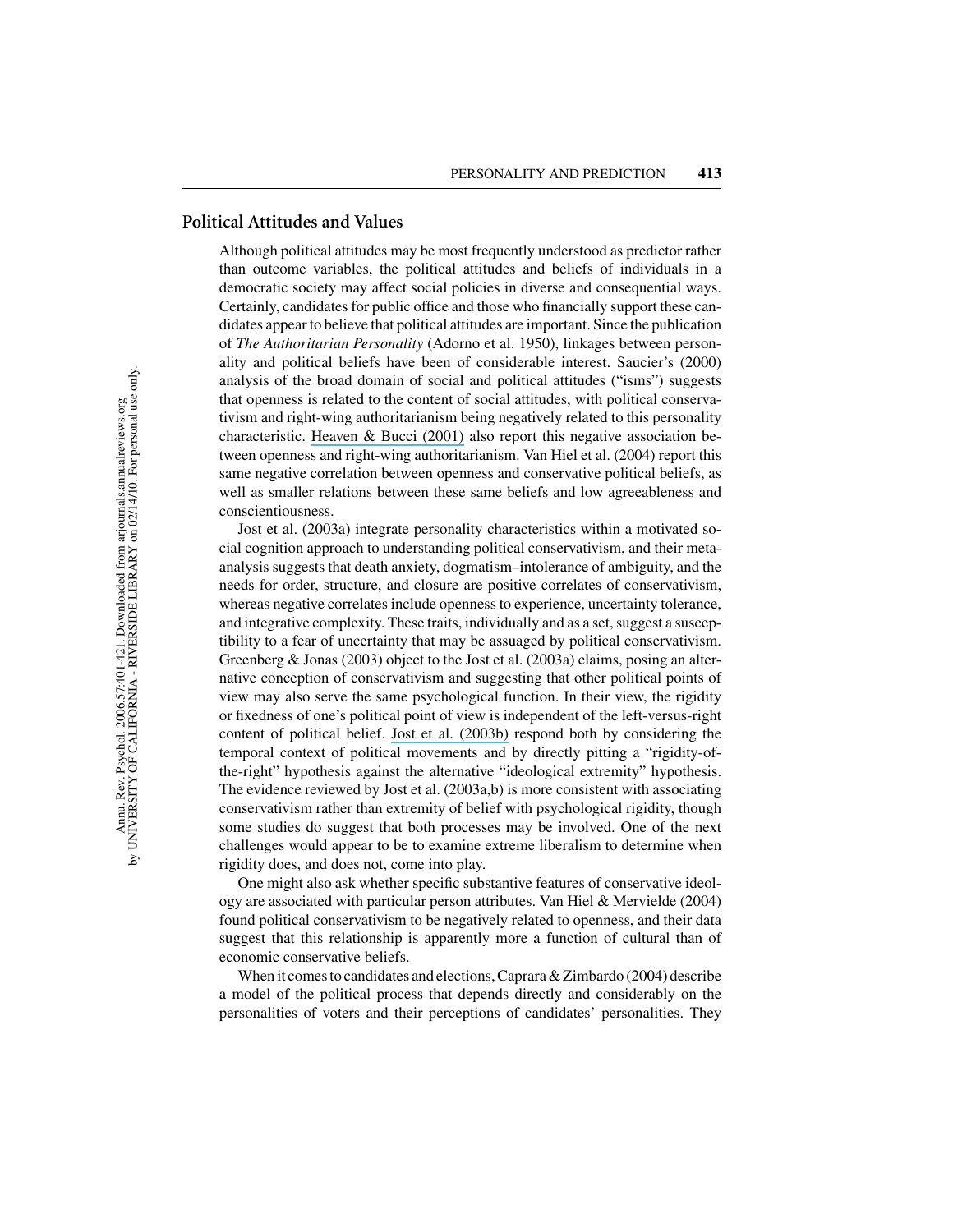report that those supporting more liberal candidates describe themselves and the candidates they prefer as higher on openness and agreeableness, whereas those who support more conservative candidates describe themselves and the candidates they support as more extraverted and conscientious. This congruency involving the perceived personality of the politician, the personality of the voter, and the ideological preferences of the politician and the voter suggests a deep involvement of personality in the political process.

#### **Volunteerism and Community Involvement**

Among the more socially important kinds of outcomes that might be imagined are prosocial behavior and volunteerism. Clearly, there are important differences among people in their willingness to get involved in helping others, both in formal contexts of volunteering and social service as well as in less planned, everyday acts of helping. Penner et al. (1995) have developed a measure of prosocial behavior that includes an other-oriented empathy scale that correlates strongly with agreeableness. Helpfulness, a second factor on Penner's measure, appears more related to extraversion. These interpersonal traits are related to a wide variety of prosocial behaviors and volunteerism (Penner 2002). The link between volunteerism and the interpersonal traits of extraversion and agreeableness was also found in a large college student sample (Carlo et al. 2005), where there is some evidence that the trait-behavior link was mediated by prosocial motivation.

Extraversion and agreeableness not only predict community involvement, but these same traits also seem to predict who assumes a leadership role. The interpersonal traits of extraversion and agreeableness are positively associated with a transformational leadership style among community leaders (Judge & Bono 2000).

#### **Criminality**

Criminal activity lies at the opposite end of the spectrum of community involvement, but it is not simply the opposite or lack of altruism. Krueger et al. (2001) found that antisocial behavior and altruism are distinct, with different origins and correlates. In contrast to the involvement of extraversion in prosocial behavior, antisocial behavior was associated with low constraint and negative emotionality (low conscientiousness and neuroticism).

Low conscientiousness seems to be consistently associated with various aspects of criminal and antisocial actions: It is related to behavior problems in adolescent boys (Ge & Conger 1999), antisocial behavior (Shiner et al. 2002), deviance and suicide attempts (Verona et al. 2001), and along with low agreeableness, low conscientiousness is associated with substance abuse (Walton & Roberts 2004). Wiebe (2004) reports that low agreeableness and low conscientiousness predict criminal acts in college student and in prison samples. But Wiebe (2004) also warns that self-deception and/or other deception may importantly attenuate the ability to predict criminal acts from self-reported personality traits.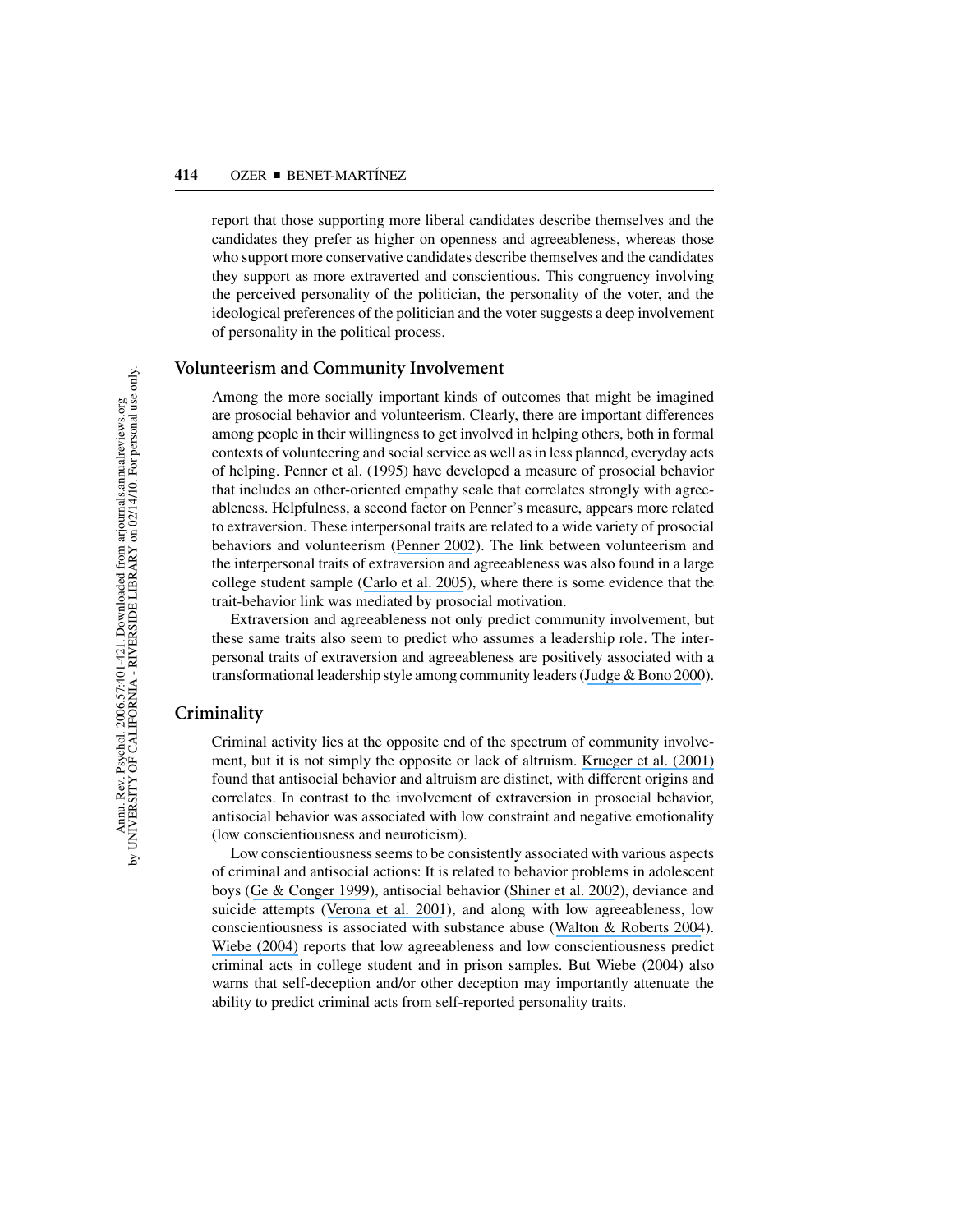| TABLE 1           | of the relation between personality traits and consequential outcomes*<br>Summary                                                                                                                                                                                                       |                                                                                                                                                                            |                                                                                                                                                                                        |
|-------------------|-----------------------------------------------------------------------------------------------------------------------------------------------------------------------------------------------------------------------------------------------------------------------------------------|----------------------------------------------------------------------------------------------------------------------------------------------------------------------------|----------------------------------------------------------------------------------------------------------------------------------------------------------------------------------------|
|                   | idual outcomes<br>Indivi                                                                                                                                                                                                                                                                | Interpersonal outcomes                                                                                                                                                     | Social institutional outcomes                                                                                                                                                          |
| Extraversion      | Spirituality & virtues: existential well-being, gratitude,<br>(dentity: majority culture identification (for minorities)<br>Psychopathology: (-) depression, (-/+) personality<br>Health: longevity, coping, resilience<br>Happiness: subjective well-being<br>inspiration<br>disorders | Peer & family relations: peers' acceptance and<br>friendship (children and adults); dating<br>variety, attractiveness, status (adults)<br>Romantic relations: satisfaction | Community involvement: volunteerism, leadership<br>enterprising interests, satisfaction, commitment,<br>Occupational choice & performance: social and<br>involvement                   |
| Agreeableness     | Spirituality & virtues: religious beliefs and behavior,<br>Identity: ethnic culture identification (for minorities)<br>Psychopathology: (-/+) personality disorders<br>Health: longevity; (-) heart disease<br>gratitude, forgiveness, humor                                            | Peer & family relations: peers' acceptance and<br>Romantic relations: satisfaction (dating<br>friendship (children)<br>couples only)                                       | Community involvement: volunteerism, leadership<br>interests, job attainment, (-) extrinsic success<br>Occupational choice & performance: social<br>Criminality: (-) criminal behavior |
| Conscientiousness | Identity: achievement, ethnic culture identification (for<br>Spirituality & virtues: religious beliefs and behavior<br>Psychopathology: (-) substance abuse,<br>Health: longevity, (-) risky behavior<br>$(-/-)$ personality disorders<br>minorities)                                   | Peer & family relations: family satisfaction<br>Romantic relations: satisfaction (dating<br>couples only)                                                                  | Occupational choice & performance: performance,<br>Criminality: $(-)$ antisocial and criminal behavior<br>Political attitudes & values: conservativism<br>success                      |
| Neuroticism       | Psychopathology: anxiety, depression, (+/-) personality<br>Spirituality & virtues: (-) existential well-being,<br>Identity: (-) identity integration/consolidation<br>Happiness: (-) subjective well-being<br>Health: $(-)$ coping<br>$(-)$ humor<br>disorders                          | Romantic relations: dissatisfaction, conflict,<br>satisfaction, $(-)$ status (males only)<br>Peer & family relations: $(-)$ family<br>abuse, dissolution                   | $(-)$ satisfaction, $(-)$ commitment, $(-)$ financial<br>Occupational choice & performance:<br>Criminality: antisocial behavior<br>security, $(-)$ success                             |
| Openness          | Spirituality & virtues: existential/phenomenological<br>integration/consolidation, majority culture<br>concerns, forgiveness, inspiration<br>Psychopathology: substance abuse<br>(dentity: (-) foreclosure, identity<br>identification (for minorities)                                 |                                                                                                                                                                            | Occupational choice & performance: investigative<br>Political attitudes & values: $(-)$ right-wing<br>and artistic interests, success<br>authoritarianism, liberalism                  |

Amu. Rev. Psychol. 2006.57:401-421. Downloaded from arjournals.annualreviews.org<br>by UNIVERSITY OF CALIFORNIA - RIVERSIDE LIBRARY on 02/14/10. For personal use only. by UNIVERSITY OF CALIFORNIA - RIVERSIDE LIBRARY on 02/14/10. For personal use only.Annu. Rev. Psychol. 2006.57:401-421. Downloaded from arjournals.annualreviews.org

 $*$  Note:  $(-)$  indicates a negative relation between the trait and outcome. ∗Note: (−) indicates a negative relation between the trait and outcome.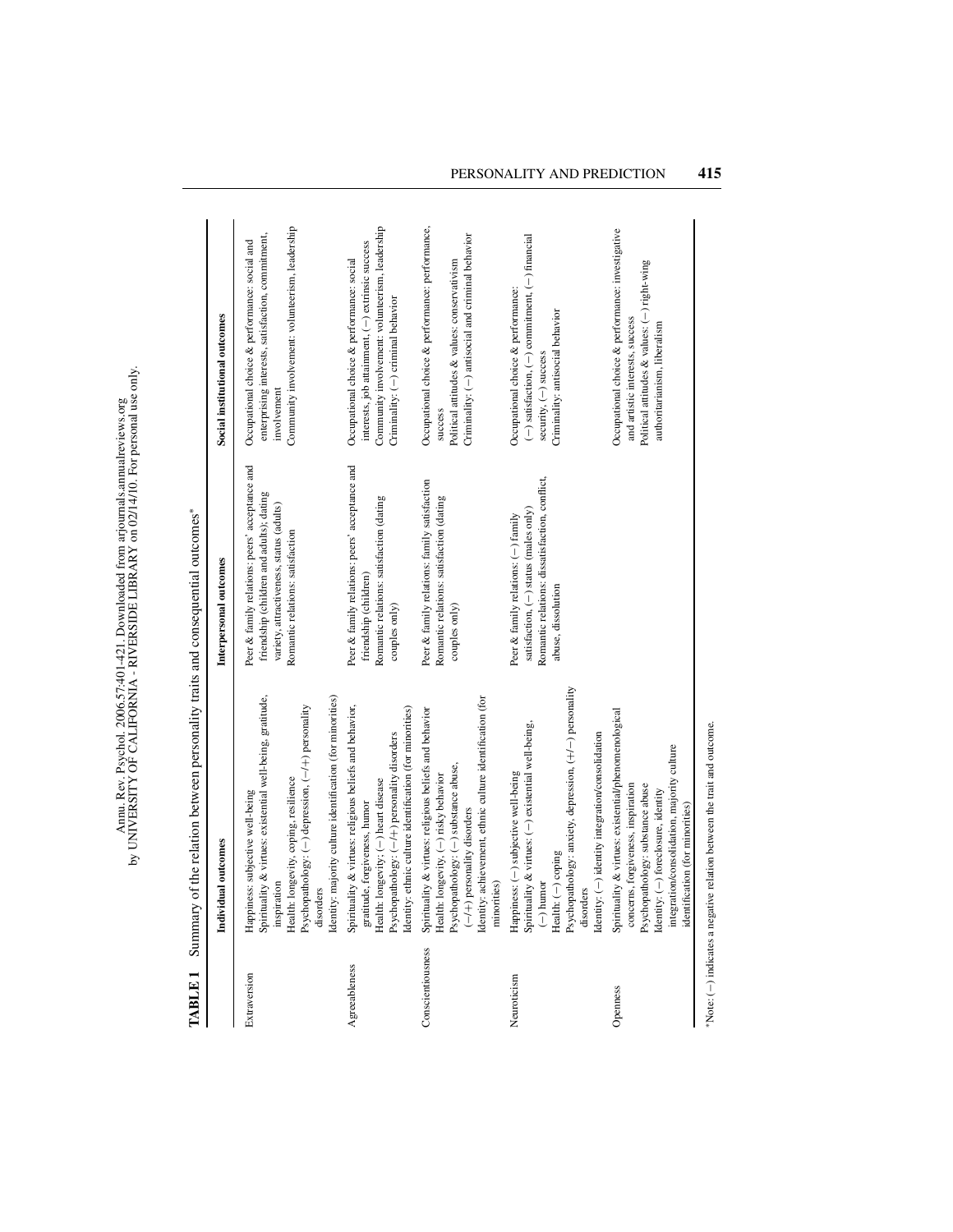#### **CONCLUSION**

In discussing the relation between personality characteristics and consequential outcomes, we have not attempted to evaluate effect size. The various meta-analyses cited here provide such estimates, and in not noting the specific results, we do not wish to suggest that such quantitative indicators are unimportant. However, making fine distinctions about the relative sizes of particular effects may be largely premature, and we wish to emphasize a rather different consideration. Any nonzero effect of a personality characteristic on most of the outcome measures we describe would be a large effect in practical terms. In parallel to the argument of Abelson (1985), it should be clear that even if the relation between agreeableness and volunteerism is small, then even a small change in mean agreeableness scores might increase by thousands the number of volunteers serving community needs in AIDS clinics and elsewhere. Our claim is not that personality effects are "large" at a completely disaggregated level of analysis (i.e., the prediction of what one person will do on a particular occasion), but rather that personality effects are ubiquitous, influencing each of us all the time, and when aggregated to the population level such effects are routinely consequential.

Our account of specific outcomes associated with personality factors is summarized in Table 1. At first glance, it is apparent from the table that each of the five superordinate traits is broadly implicative. It would be impossible, simply from the summary of the evidence as presented in Table 1, to claim that any of the five traits has a narrow and circumscribed set of correlates. There is, in fact, but one empty cell in the table: Openness as yet has no well-documented effects in the interpersonal domain that we were able to locate. Any nominee for a sixth factor should possess the same kind of breadth in its external correlates as shown by the present five. This is not to say that additional variables outside of the five-factor structure are not useful in prediction. But the expectation, at present, is that such a variable will have a narrower band of consequential outcomes. Nor should Table 1 be taken as an endorsement of the claim that the five superordinate traits are those that should be used in applied prediction contexts. As noted earlier, there is both good reason and some evidence to expect that larger effects would be obtained by using multiple narrow predictor variables (Paunonen et al. 2003). Although such an approach would maximize predictive accuracy, it would do so at the price of cumulative knowledge of the kind depicted in Table 1. When the mechanism that relates personality process to consequential outcome is identified, then the time to utilize specific measures of that process will have arrived.

Arguments about whether personality is consistent over time and context, arguments about the proper units of personality, and arguments about the utility of different types of measures have all had one common and unfortunate effect: They have obscured the reasons why proponents of different positions cared about personality in the first place, and first and foremost among these reasons is that personality matters.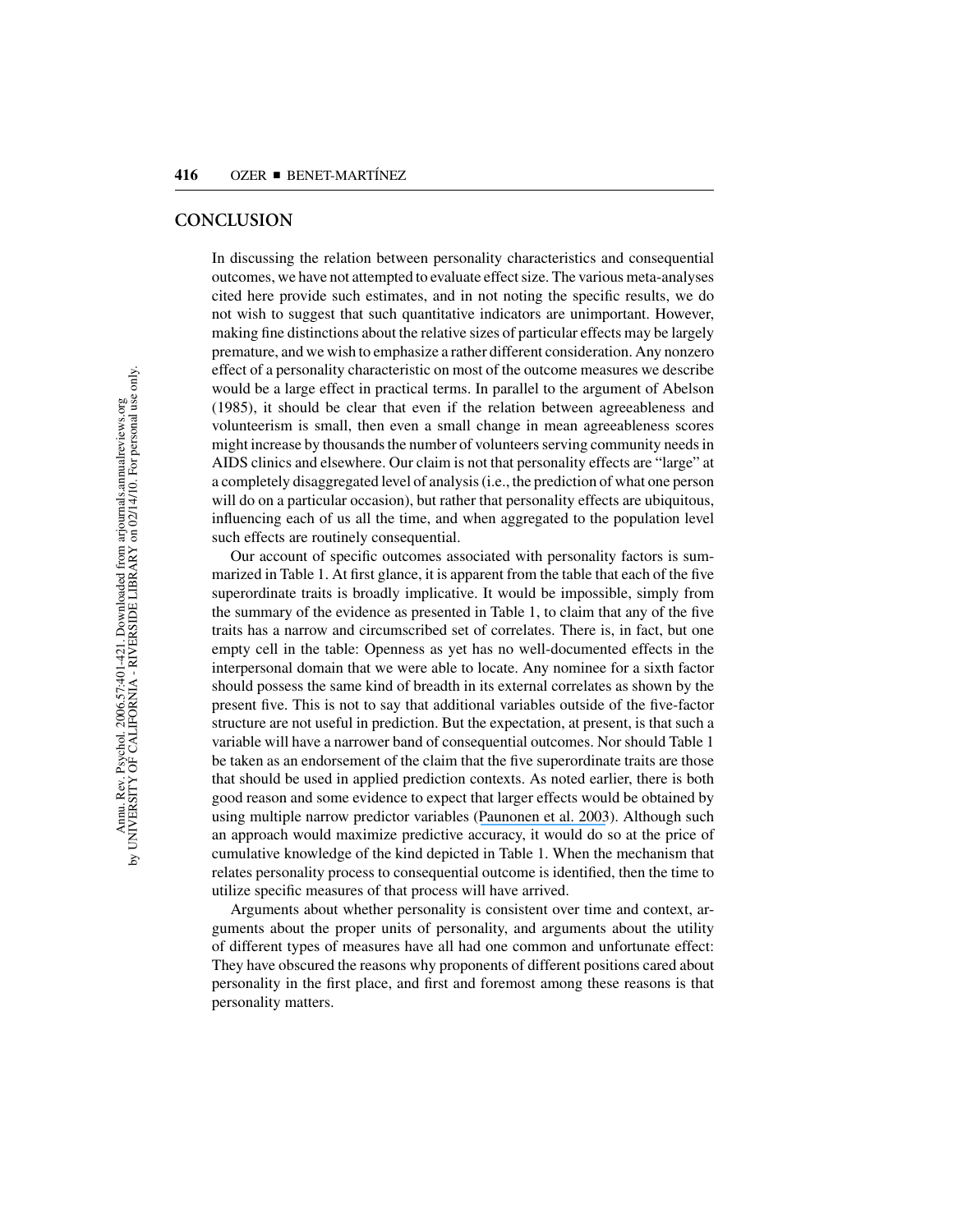#### **The** *Annual Review of Psychology* **is online at http://psych.annualreviews.org**

#### **LITERATURE CITED**

- Abelson R. 1985. A variance explanation paradox: when a little is a lot. *Psychol. Bull*. 97:129–33
- Adorno TW, Frenkel-Brunswik E, Levinson DJ, Sanford RN. 1950. *The Authoritarian Personality*. New York: Harper
- Anderson C, John OP, Keltner D, Kring AM. 2001. Who attains social status? Effects of personality and physical attractiveness in social groups. *J. Personal. Soc. Psychol*. 81: 116–32
- Barrick MR, Mount MK. 1991. The Big Five personality dimensions and job performance: a meta analysis. *Personal. Psychol*. 44:1–26
- Barrick MR, Mount MK, Gupta R. 2003. Meta-analysis of the relationship between the Five Factor model of personality and Holland's occupational types. *Personal. Psychol*. 56:45–74
- Barrick MR, Mount MK, Judge TA. 2001. Personality and performance at the beginning of the new millennium: What do we know and where do we go next? *Int. J. Sel. Assess.* 9:9– 30
- Belsky J, Jaffee SR, Caspi A, Moffitt T, Silva PA. 2003. Intergenerational relationships in young adulthood and their life course, mental health, and personality correlates. *J. Fam. Psychol*. 17:460–71
- Benet-Martínez V, Haritatos J. 2005. Bicultural Identity Integration (BII): components and socio-personality antecedents. *J. Personal*. 73:1015–50
- Benet-Martínez V, Karakitapoglu-Aygün Z. 2003. The interplay of cultural values and personality in predicting life-satisfaction: comparing Asian- and European-Americans. *J. Cross-Cult. Psychol.* 34:38–61
- Berkman LF, Glass T, Brissette I, Seeman TE. 2000. From social integration to health. *Soc. Sci. Med*. 51:843–57
- Berscheid E. 1999. The greening of relationship science. *Am. Psychol*. 54:260–66
- Bogg T, Roberts BW. 2004. Conscientiousness

and health behaviors: a meta-analysis. *Psychol. Bull*. 130:887–919

- Bost KK, Vaughn BE, Washington WN, Cielinski KL, Bradbard MR. 1998. Social competence, social support, and attachment: demarcation of construct domains, measurement, and paths of influence for preschool children attending Head Start. *Child Dev*. 69:192– 218
- Campbell JD, Trapnell PD, Heine SJ, Katz IM, Lavallee LF, Lehman DR. 1996. Selfconcept clarity: measurement, personality orrelates, and cultural boundaries. *J. Personal. Soc. Psychol.* 70:141–56
- Cann A, Calhoun LG. 2001. Perceived personality associations with differences in sense of humor: stereotypes of hypothetical others with high or low senses of humor. *Humor: Int. J. Humor Res*. 14:117–30
- Cantor N, Kihlstrom JF. 1987. *Personality and Social Intelligence*. Englewood Cliffs, NJ: Prentice Hall
- Caprara GV, Zimbardo PG. 2004. Personalizing politics: a congruency model of political preference. *Am. Psychol*. 59:581–94
- Carlo G, Okun MA, Knight GP, de Guzman MRT. 2005. The interplay of traits and motives on volunteering: agreeableness, extraversion, and prosocial value motivation. *Personal. Individ. Differ*. 38:1293–305
- Caspi A, Roberts BW, Shiner RL. 2005. Personality development: stability and change. *Annu. Rev. Psychol.* 56:453–84
- Cervone D. 2005. Personality architecture: within-person structures and processes. *Annu. Rev. Psychol.* 56:423–52
- Clancy SM, Dollinger SJ. 1993. Identity, self, and personality: I. Identity status and the Five Factor model of personality. *J. Res. Adolesc.* 3:227–45
- Contrada RJ, Cather C, O'Leary A. 1999. Personality and health: dispositions and processes in disease susceptibility and adaptation to illness. In *Handbook of Personality*,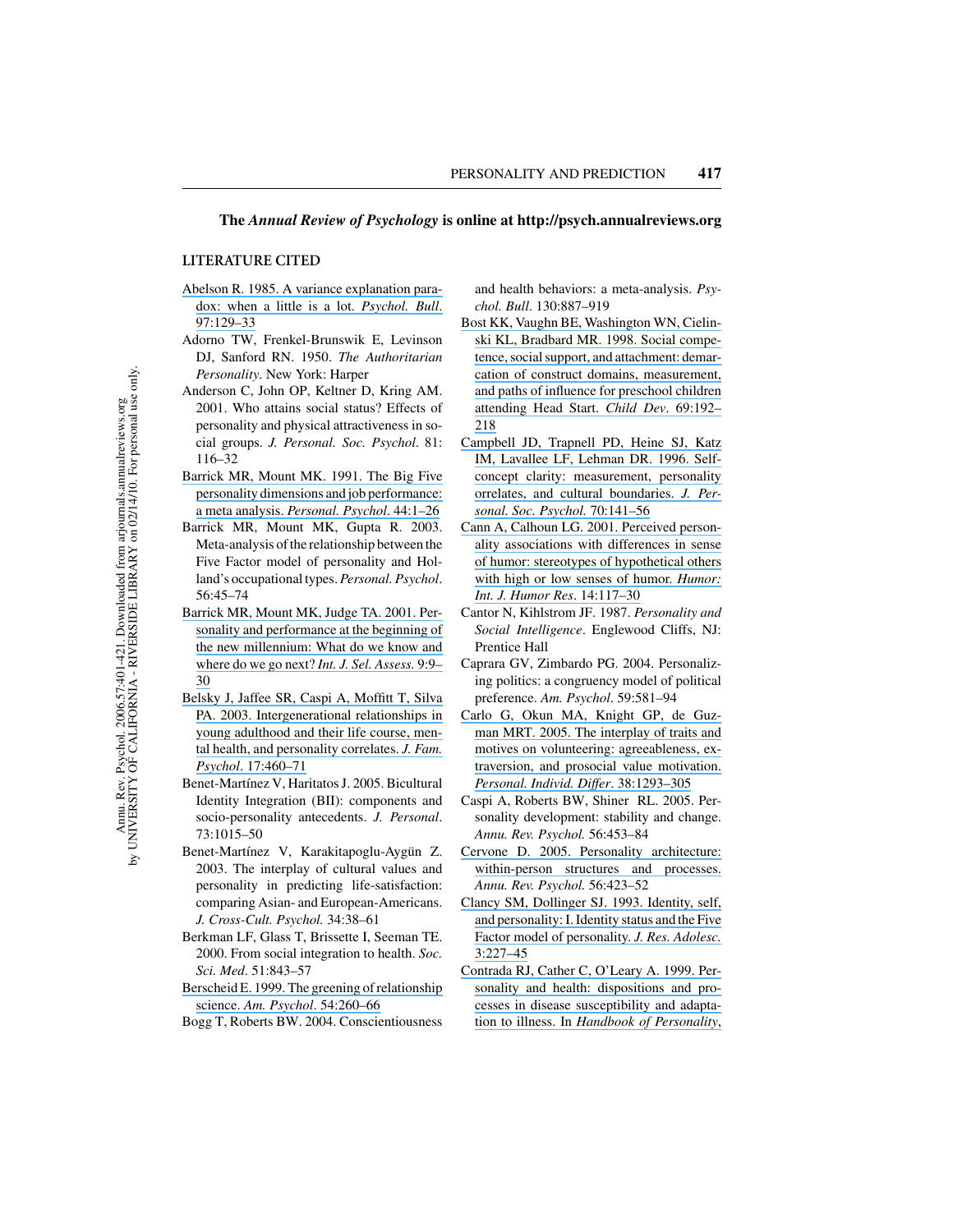ed. LA Pervin, OP John, pp. 576–604. New York: Guilford

- Danner DD, Snowdon DA, Friesen WV. 2001. Positive emotions in early life and longevity: findings from the nun study. *J. Personal. Soc. Psychol*. 80:804–13
- David J, Suls J. 1999. Coping efforts in daily life: role of Big Five traits and problem appraisal. *J. Personal*. 67:119–40
- DeNeve KM, Cooper H. 1998. The happy personality: a meta-analysis of 137 personality traits and subjective well-being. *Psychol. Bull*. 124:197–229
- Diener E, Emmons RA, Larsen RJ, Griffin S. 1985. The Satisfaction with Life Scale. *J. Personal. Assess*. 49:71–75
- Diener E, Lucas RE. 1999. Personality and subjective well-being. In *Well-Being: The Foundations of Hedonic Psychology*, ed. D Kahneman, E Diener, N Schwarz, pp. 213–29. New York: Russell Sage Found.
- Diener E, Suh EM, Lucas RE, Smith HL. 1999. Subjective well-being: three decades of progress. *Psychol. Bull*. 125:276– 302
- Donnellan MB, Conger RD, Bryant CM. 2004. The Big Five and enduring marriages. *J. Res. Personal.* 38:481–504
- Donnellan MB, Larsen-Rife D, Conger RD. 2005. Personality, family history, and competence in early adult romantic relationships. *J. Personal. Soc. Psychol.* 88:562–76
- Duriez B, Soenens B, Beyers W. 2004. Personality, identity styles, and religiosity: an integrative study among late adolescents in Flanders (Belgium). *J. Personal*. 72:877– 908
- Emmons RA. 1999. Religion in the psychology of personality: an introduction. *J. Personal.* 67:873–88
- Fredrickson BL, Joiner T. 2002. Positive emotions trigger upward spirals toward emotional well-being. *Psychol. Sci*. 13:172–75
- Friedman HS, Tucker JS, Schwartz JE, Tomlinson-Keasey C, Martin LR, et al. 1995. Psychosocial and behavioral predictors of longevity. *Am. Psychol*. 50:69–78
- Gangestad SW, Snyder M. 2000. Self-

monitoring: appraisal and reappraisal. *Psychol. Bull*. 126:530–55

- Gattis KS, Berns S, Simpson LE, Christensen A. 2004. Birds of a feather or strange birds? Ties among personality dimensions, similarity, and marital quality. *J. Fam. Psychol.* 8: 564–74
- Ge X, Conger RD. 1999. Adjustment problems and emerging personality characteristics from early to late adolescence. *Am. J. Community Psychol*. 27:429–59
- Goldberg LR, Sweeney D, Merenda PF, Hughes JE. 1998. Demographic variables and personality: the effects of gender, age, education, and ethnic/racial status on self-descriptions of personality attributes. *Personal. Individ. Differ.* 24:393–403
- Gottman JM. 1994. *What Predicts Divorce? The Relationship Between Marital Processes and Marital Outcomes*. Hillsdale, NJ: Erlbaum
- Greenberg J, Jonas E. 2003. Psychological motives and political orientation–the left, the right, and the rigid: comment on Jost et al. 2003. *Psychol. Bull*. 129:376–82
- Hampson SE, Andrews JA, Barckley M, Lichtenstein E, Lee ME. 2000. Conscientiousness, perceived risk, and risk-reduction behaviors: a preliminary study. *Health Psychol*. 19:247– 52
- Heaven PC, Bucci S. 2001. Right-wing authoritarianism, social dominance orientation and personality: an analysis using the IPIP measure. *Eur. J. Personal*. 15:49–56
- Heaven PC, DaSilva T, Carey C, Holen J. 2004. Loving styles: relationships with personality and attachment atyles. *Eur. J. Personal*. 18: 103–13
- Helson R, Srivastava S. 2001. Three paths of adult development: conservers, seekers, and achievers. *J. Personal. Soc. Psychol*. 80:995– 1010
- Hofstee WKB, Ten Berge JMF. 2004. Personality in proportion: a bipolar proportional scale for personality assessments and its consequences for trait structure. *J. Personal. Assess.* 83:120–27
- Hogan R 1983. A socioanalytic theory of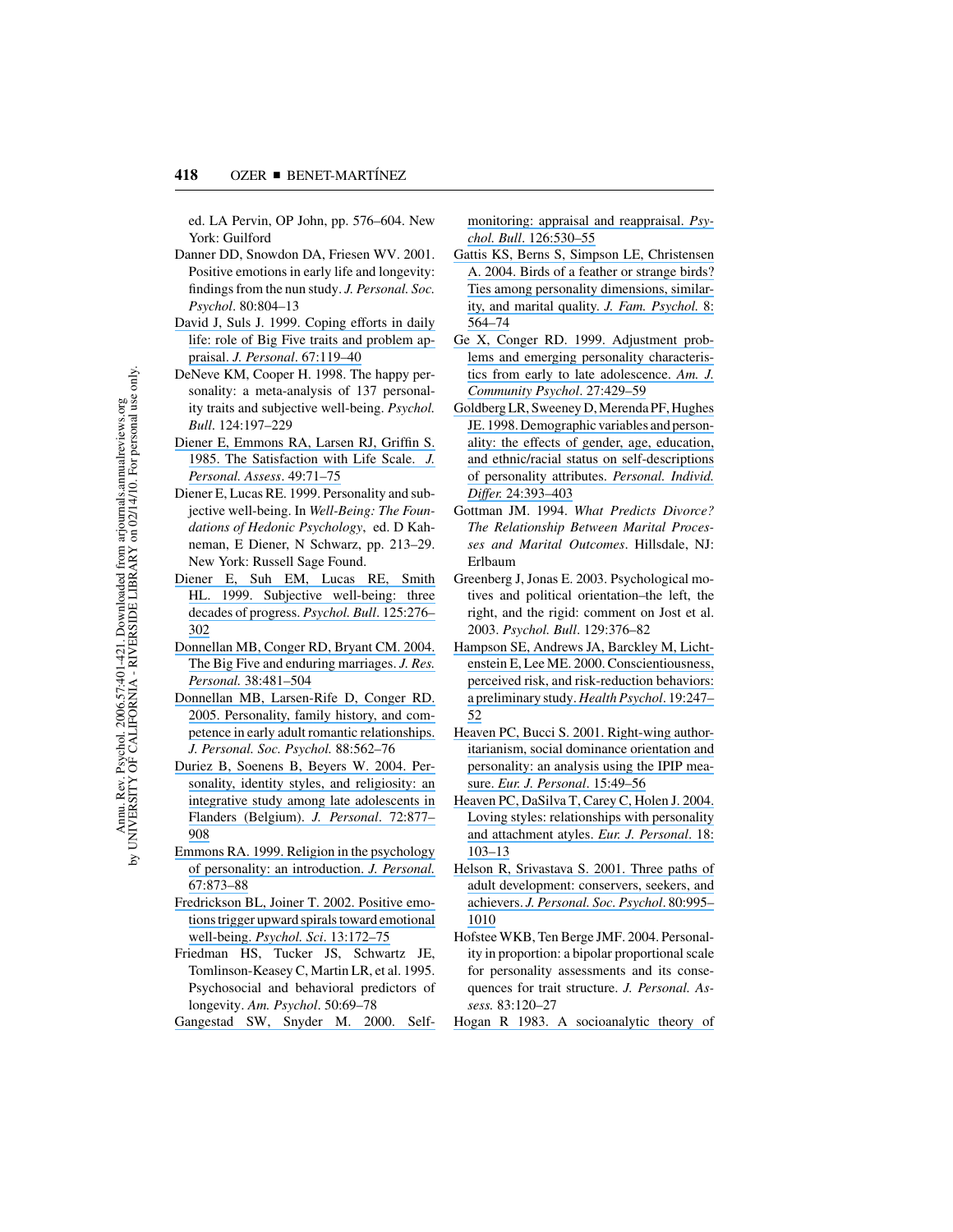personality. In: MM Page ed. *Nebraska Symposium on Motivation 1982*, Lincoln: Univ. Nebraska Press, pp. 55–89

- Hooker K, McAdams DP. 2003. Personality reconsidered: a new agenda for aging research. *J. Gerontol. B Psychol. Sci. Soc. Sci*. 58:296– 304
- Jensen-Campbell LA, Adams R, Perry DG, Workman KA, Furdella JQ, Egan SK. 2002. Agreeableness, extraversion, and peer relations in early adolescence: winning friends and deflecting aggression. *J. Res. Personal*. 36:224–51
- John OP, Srivastava S. 1999. The Big Five Trait taxonomy: history, measurement, and theoretical perspectives. In *Handbook of Personality: Theory and Research* ed. LA Pervin, OP John, pp. 102–38. New York: Guilford
- Jost JT, Glaser J, Kruglanski AW, Sulloway FJ. 2003a. Political conservatism as motivated social cognition. *Psychol. Bull*. 129:339–75
- Jost JT, Glaser J, Kruglanski AW, Sulloway FJ. 2003b. Exceptions that prove the rule—using a theory of motivated social cognition to account for ideological incongruities and political anomalies: reply to Greenberg and Jonas 2003. *Psychol. Bull*. 129:383–93
- Judge TA, Bono JE. 2000. Five Factor model of personality and transformational leadership. *J. Appl. Psychol*. 85:751–65
- Judge TA, Higgins CA, Thoresen CJ, Barrick MR. 1999. The Big Five personality traits, general mental ability, and career success across the lifespan. *Personnel Psychol.* 52:621–52
- Karney BR, Bradbury TN. 1995. The longitudinal course of marital quality and stability: a review of theory, method, and research. *Psychol. Bull*. 118:3–34
- Kenford SL, Smith SS, Wetter DW, Jorenby DE, Fiore MC, Baker TB. 2002. Predicting relapse back to smoking: contrasting affective and physical models of dependence. *J. Consult. Clin. Psychol*. 70:216–27
- Krueger RF, Hicks BM, McGue M. 2001. Altruism and antisocial behavior: independent tendencies, unique personality correlates, distinct etiologies. *Psychol. Sci*. 12:397–402
- Kwan VS, Bond MH, Singelis TM. 1997. Pancultural explanations for life-satisfaction: adding relationship harmony to self-esteem. *J. Personal. Soc. Psychol*. 73:1038–51
- Larsen RJ. 2000. Toward a science of mood regulation. *Psychol. Inq*. 11:129–41
- Larson LM, Rottinghaus PJ, Borgen FH. 2002. Meta-analyses of Big Six interests and Big Five personality factors. *J. Voc. Behav*. 61: 217–39
- Luo S, Klohnen EC. 2005. Assortative mating and marital quality in newlyweds: a couplecentered approach. *J. Personal. Soc. Psychol*. 88:304–26
- MacDonald DA. 2000. Spirituality: description, measurement, and relation to the Five Factor model of personality. *J. Personal*. 68:153–97
- Marcia JE. 1980. Identity in adolescence. In *Handbook of Adolescent Psychology*, ed. J Adelson. New York: Wiley, pp. 159–87
- McAdams DP. 2001. The psychology of life stories. *Rev. Gen. Psychol*. 5:100–22
- McCullough ME, Emmons RA, Tsang J. 2002. The grateful disposition: a conceptual and empirical topography. *J. Personal. Soc. Psychol*. 82:112–27
- Miller TQ, Smith TW, Turner CW, Guijarro ML, Hallet AJ. 1996. A meta-analytic review of research on hostility and physical health. *Psychol. Bull*. 119:322–48
- Newcomb AF, Bukowski WM, Pattee L. 1993. Children's peer relations: a meta-analytic review of popular, rejected, neglected, controversial, and average sociometric status. *Psychol. Bull.* 113:99–128
- Pals J. 1999. Identity consolidation in early adulthood: relations with ego-resiliency, the context of marriage, and personality change. *J. Personal. Soc. Psychol*. 67:295–329
- Parker JG, Asher SR. 1987. Peer relations and later personal adjustment: Are low-accepted children at risk? *Psychol. Bull.* 102:357–89
- Paunonen SV. 2003. Big Five factors of personality and replicated predictions of behavior. *J. Personal. Soc. Psychol*. 84:411–22
- Paunonen SV, Haddock G, Forsterling F, Keinonen M. 2003. Broad versus narrow personality measures and the prediction of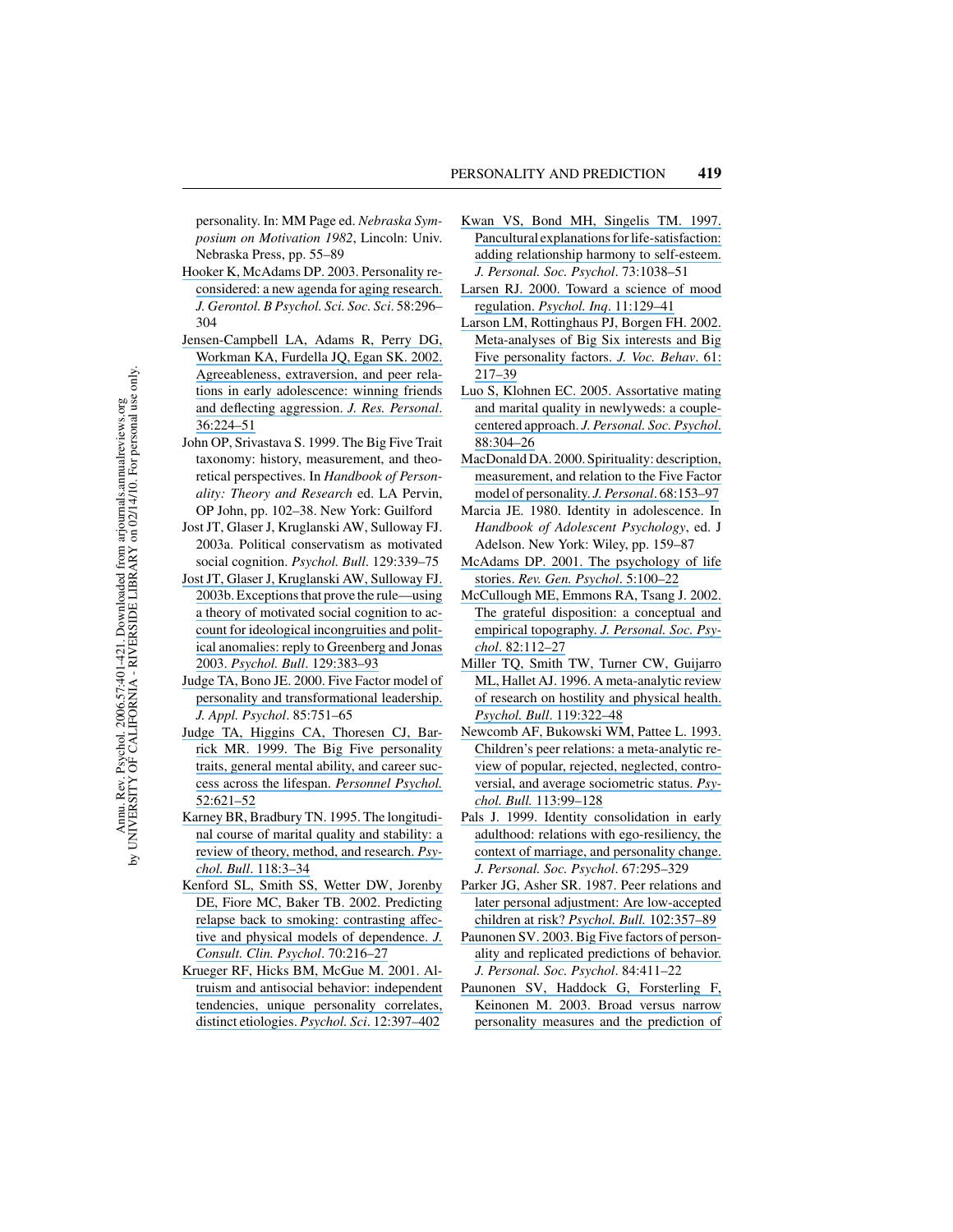behaviour across cultures. *Eur. J. Personal*. 17:413–33

- Pennebaker JW, King LA. 1999. Linguistic styles: language use as an individual difference. *J. Personal. Soc. Psychol*. 77:1296– 312
- Penner LA. 2002. Dispositional and organizational influences on sustained volunteerism: an interactionist perspective. *J. Soc. Issues* 58:447–67
- Penner LA, Fritzsche BA, Craiger JP, Freifeld TR. 1995. Measuring the prosocial personality. In *Advances in Personality Assessment*, ed. J Butcher, CD Spielberger, 10:147–63. Hillsdale, NJ: Erlbaum
- Peterson C, Seligman M. 2002. *The VIA Taxonomy of Human Strengths and Virtues*. Washington, DC: Am. Psychol. Assoc.
- Piedmont RL. 1999. Does spirituality represent the sixth factor of personality? Spiritual transcendence and the Five Factor Model. *J. Personal*. 67:985–1013
- Piedmont RL. 2004. Spiritual transcendence as a predictor of psychosocial outcome from an outpatient substance abuse program. *Psychol. Addict. Behav.* 18:213–22
- Roberts BW, Caspi A, Moffitt TE. 2003. Work experiences and personality development in young adulthood. *J. Personal. Soc. Psychol*. 84:582–93
- Robins RW, Caspi A, Moffitt TE. 2002. It's not just who you're with, it's who you are: personality and relationship experiences across multiple relationships. *J. Personal*. 70:925– 64
- Ryan RM, Deci EL. 2001. On happiness and human potentials: a review of research on hedonic and eudaimonic well-being. *Annu. Rev. Psychol.* 52:141–66
- Ryder AG, Alden LE, Paulhus DL. 2000. Is acculturation unidimensional or bidimensional? A head-to-head comparison in the prediction of personality, self-identity, and adjustment. *J. Personal. Soc. Psychol.* 79: 49–65
- Saucier G. 2000. Isms and the structure of social attitudes. *J. Personal. Soc. Psychol*. 78:366– 85
- Scheier MF, Carver CS. 1993. On the power of positive thinking. *Curr. Dir. Psychol. Sci*.  $2:26 - 30$
- Schimmack U, Radhakrishnan P, Oishi S, Dzokoto V, Ahadi S. 2002. Culture, personality, and subjective well-being: integrating process models of life-satisfaction. *J. Personal. Soc. Psychol.* 82:582–93
- Schmitt D. 2002. Personality, attachment, and sexuality related to dating relationship outcomes: contrasting three perspectives on personal attribute interaction. *Br. J. Soc. Psychol.* 41:589–610
- Seligman M, Csikszentmihalyi M. 2000. Positive psychology: an introduction. *Am. Psychol.* 55:5–14
- Shaver PR, Brennan K. 1992. Attachment styles and the "Big Five" personality traits: their connections with each other and with romantic relationship outcomes. *Personal. Soc. Psychol. Bull.* 18:536–45
- Shiner R, Masten AS, Tellegen A. 2002. A developmental perspective on personality in emerging adulthood: childhood antecedents and concurrent adaptation. *J. Personal. Soc. Psychol.* 83:1165–77
- Sjöberg L. 2001. Emotional intelligence: a psychometric analysis. *Eur. Psychol*. 6:79–95
- Smith TW, Spiro A. 2002. Personality, health, and aging: prolegomenon for the next generation. *J. Res. Personal.* 36:363–94
- Thompson L, Snyder CR, Hoffman L, Michael ST, Rasmussen HN, et al. 2005. Dispositional forgiveness of self, others, and situations. *J. Personal.* 73:313–59
- Thoresen CJ, Kaplan SA, Barsky AP, Warren CR, de Chermont K. 2003. The affective underpinnings of job perceptions and attitudes: a meta-analytic review and integration. *Psychol. Bull*. 129:914–45
- Thorne A, Klohnen E. 1993. Interpersonal memories as maps for personality consistency. In *Studying Lives Through Time: Personality and Development*, ed. DC Funder, RD Parke, C Tomlinson-Keasey, K Widaman, pp. 223–54. Washington, DC: Am. Psychol. Assoc.
- Thrash TM, Elliot AJ. 2004. Inspiration: core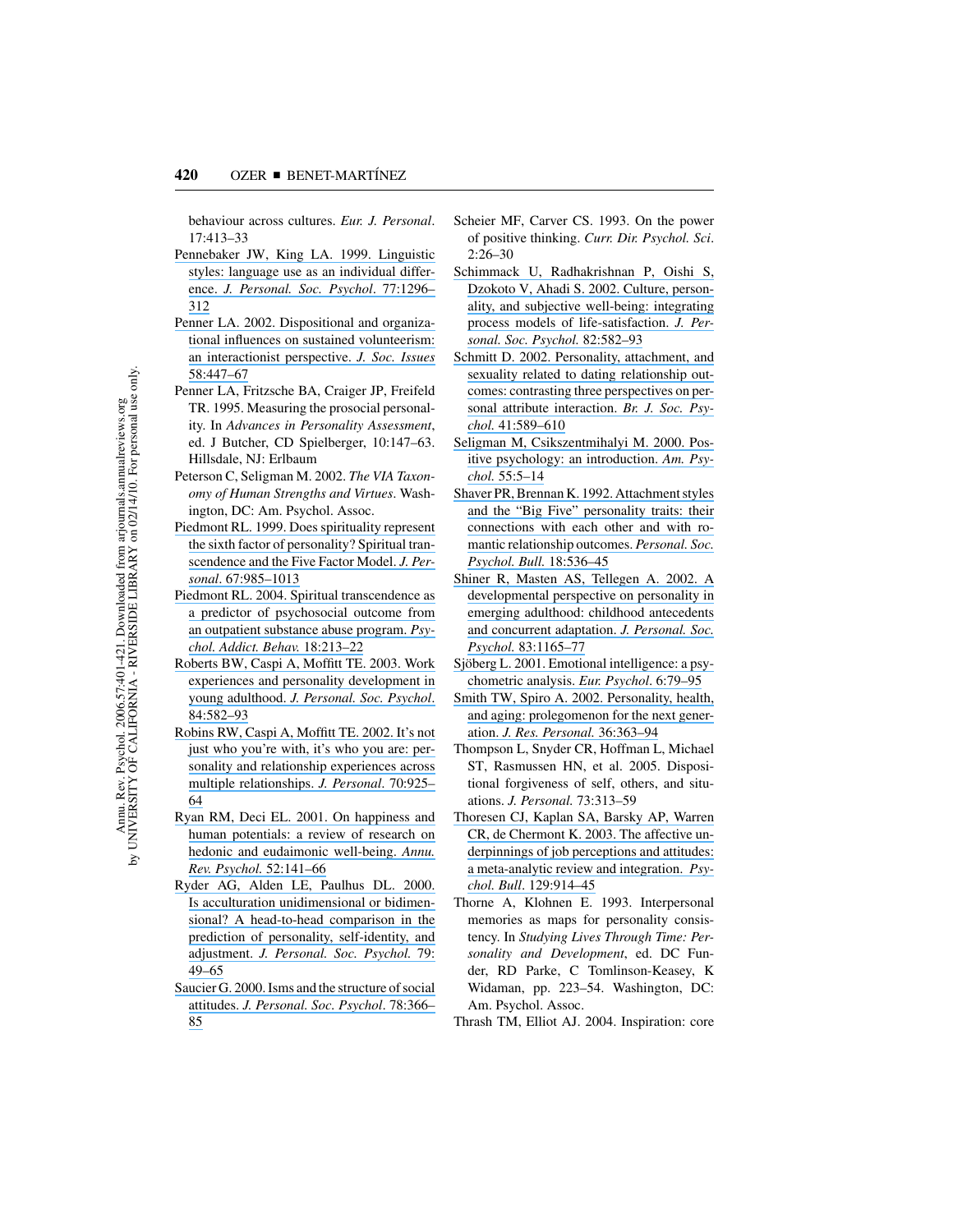characteristics, component processes, antecedents, and function? *J. Personal. Soc. Psychol*. 87:957–73

- Trull TJ, Durrett CA. 2005. Categorical and dimensional models of personality disorder. *Annu. Rev. Clin. Psychol*. 1:355–80
- Trull TJ, Sher KJ. 1994. Relationship between the Five Factor model of personality and Axis I disorders in a nonclinical sample. *J. Abnorm. Psychol*. 103:350–60
- van der Zee K, Thijs M, Schakel L. 2002. The relationship of emotional intelligence with academic intelligence and the Big Five. *Eur. J. Personal.* 16:103–25
- Van Hiel A, Mervielde I. 2004. Openness to experience and boundaries in the mind: relationships with cultural and economic conservative beliefs. *J. Personal*. 72:659–86
- Van Hiel A, Mervielde I, DeFruyt F. 2004. The relationship between maladaptive personality and right wing ideology. *Personal. Individ. Differ.* 36:405–17

Verona E, Patrick CJ, Joiner TE. 2001. Psy-

chopathy, antisocial personality, and suicide risk. *J. Abnorm. Psychol.* 110:462–70

- Vollrath M, Krahé B, Hampson S. 2004. Editorial: personality and social relations. *Eur. J. Personal*. 18:239
- Walton KE, Roberts BW. 2004. On the relationship between substance use and personality traits: abstainers are not maladjusted. *J. Res. Personal*. 38:515–35
- Watson D, Hubbard B, Wiese D. 2000. General traits of personality and affectivity as predictors of satisfaction in intimate relationships. evidence from self- and partner-ratings. *J. Personal.* 68:413–49
- Watson D, Klohnen EC, Casillas A, Nus Simms E, Haig J, Berry DS. 2004. Match makers and deal breakers: analyses of assortative mating in newlywed couples. *J. Personal*. 72:1029– 68
- Wiebe RP. 2004. Delinquent behavior and the Five Factor model: hiding in the adaptive landscape? *Individ. Differ. Res.* 2:38– 62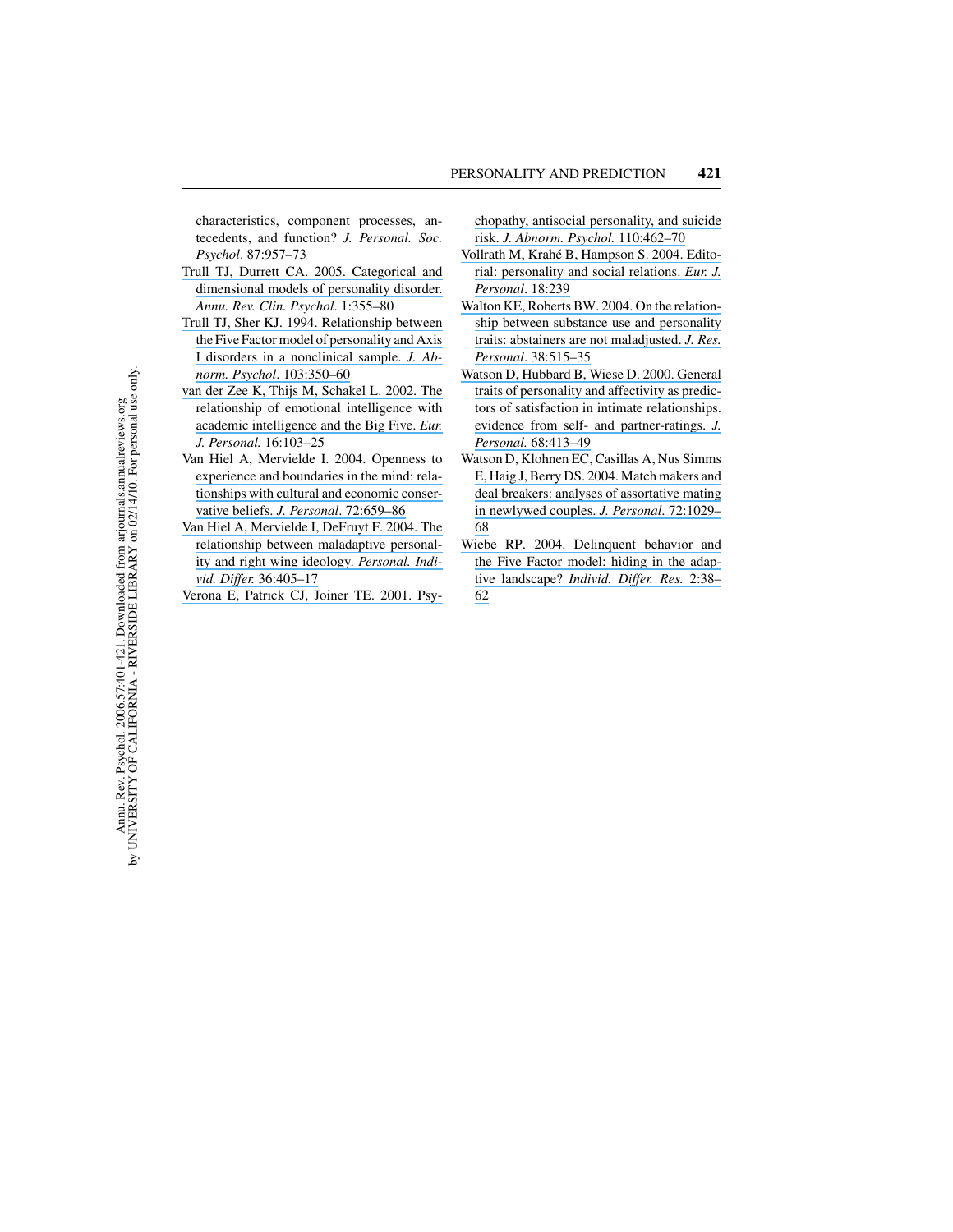# **CONTENTS**

| Frontispiece-Herbert C. Kelman                                                                                                                      | XV <sub>1</sub> |
|-----------------------------------------------------------------------------------------------------------------------------------------------------|-----------------|
| <b>PREFATORY</b>                                                                                                                                    |                 |
| Interests, Relationships, Identities: Three Central Issues for Individuals and<br>Groups in Negotiating Their Social Environment, Herbert C. Kelman | 1               |
| <b>BRAIN MECHANISMS AND BEHAVIOR: EMOTION AND MOTIVATION</b>                                                                                        |                 |
| Emotion and Cognition: Insights from Studies of the Human Amygdala,<br>Elizabeth A. Phelps                                                          | 27              |
| <b>STRESS AND NEUROENDOCRINOLOGY</b>                                                                                                                |                 |
| Stressful Experience and Learning Across the Lifespan, Tracey J. Shors                                                                              | 55              |
| <b>REWARD AND ADDICTION</b>                                                                                                                         |                 |
| Behavioral Theories and the Neurophysiology of Reward, Wolfram Schultz                                                                              | 87              |
| <b>GENETICS OF BEHAVIOR</b>                                                                                                                         |                 |
| Genetics of Affective and Anxiety Disorders,<br>E.D. Leonardo and René Hen                                                                          | 117             |
| <b>SLEEP</b>                                                                                                                                        |                 |
| Sleep, Memory, and Plasticity, Matthew P. Walker and Robert Stickgold                                                                               | 139             |
| COMPARATIVE PSYCHOLOGY, ETHOLOGY, AND EVOLUTION                                                                                                     |                 |
| Neuroecology, David F. Sherry                                                                                                                       | 167             |
| <b>EVOLUTIONARY PSYCHOLOGY</b>                                                                                                                      |                 |
| The Evolutionary Psychology of Facial Beauty, Gillian Rhodes                                                                                        | 199             |
| <b>LANGUAGE AND COMMUNICATION</b>                                                                                                                   |                 |
| Explanation and Understanding, Frank C. Keil                                                                                                        | 227             |
| <b>ADOLESCENCE</b>                                                                                                                                  |                 |
| Adolescent Development in Interpersonal and Societal Contexts,<br>Judith G. Smetana, Nicole Campione-Barr, and Aaron Metzger                        | 255             |
| <b>INDIVIDUAL TREATMENT</b>                                                                                                                         |                 |
| Enduring Effects for Cognitive Therapy in the Treatment of Depression                                                                               |                 |
| and Anxiety, Steven D. Hollon, Michael O. Stewart, and Daniel Strunk                                                                                | 285             |
|                                                                                                                                                     | vii             |